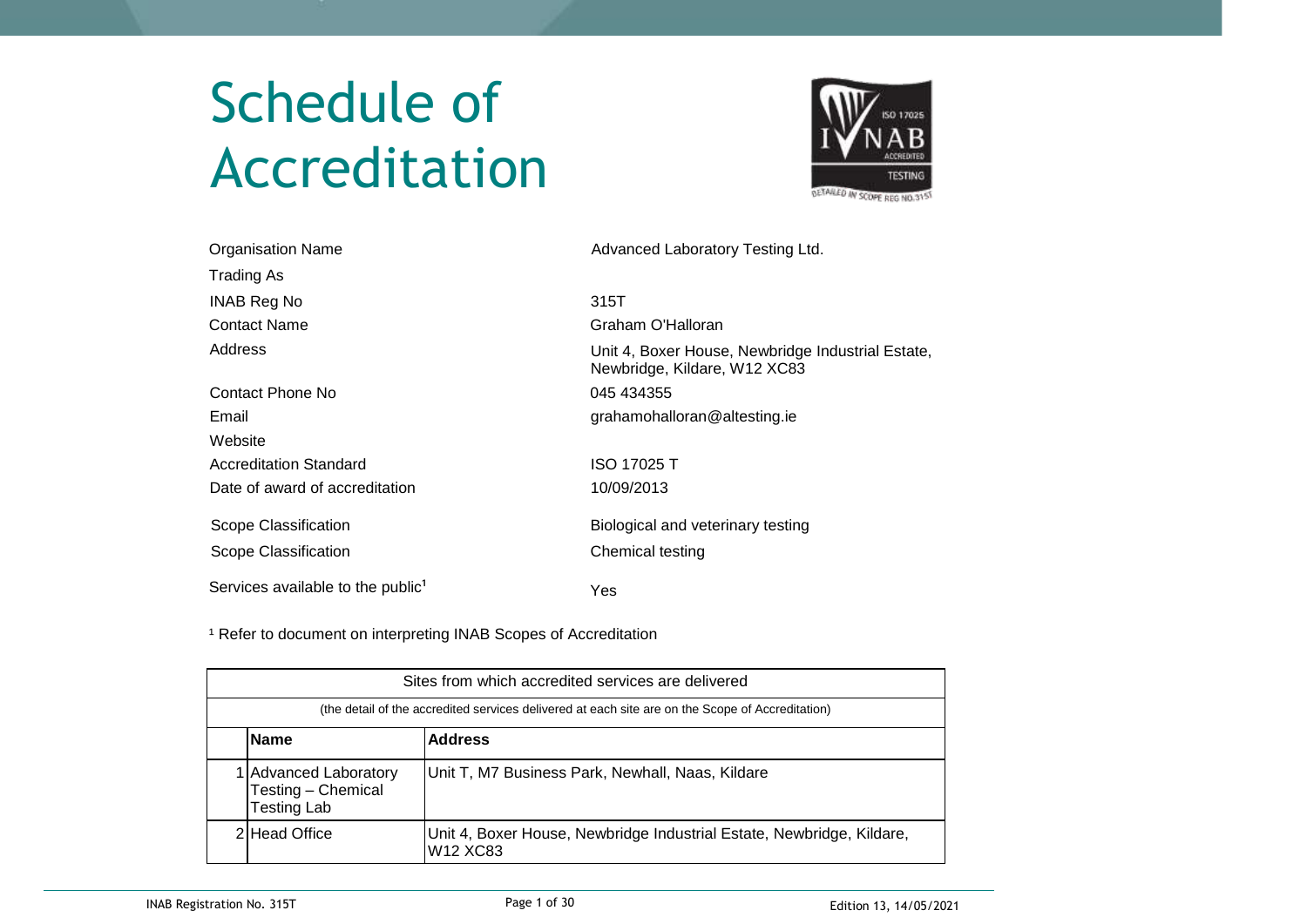# Scope of Accreditation

### **Advanced Laboratory Testing – Chemical Testing Lab**

**Chemical Testing**

**Category: A**

| <b>Chemistry Field - Test name</b><br><b>Tests</b> |                                                                                                       | <b>Analyte</b> | <b>Range of</b><br>measurement                          | <b>Matrix</b>                                                                                      |                                                                                        | Equipment/technique Standard reference/SOP                      |
|----------------------------------------------------|-------------------------------------------------------------------------------------------------------|----------------|---------------------------------------------------------|----------------------------------------------------------------------------------------------------|----------------------------------------------------------------------------------------|-----------------------------------------------------------------|
| 751 Food testing -<br>.02 Nutritional<br>analysis  | FCTM005<br>Determination of<br>Nitrate, Nitrite and<br>Salt using Anion<br>Exchange<br>Chromatography | Nitrate        | 7-275mg/kg<br>NaNO <sub>3</sub>                         | Meat and<br>meat<br>products,<br>game and<br>poultry                                               | IC with conductivity<br>detector / Anion<br>Exchange<br>Chromatography                 | FCTM005B<br>Documented & Validated in-house method.             |
|                                                    |                                                                                                       | <b>Nitrite</b> | 7.5-300 mg/kg Meat and<br>as NaNO <sub>2</sub> by<br>IC | meat<br>products,<br>game and<br>poultry                                                           | IC with conductivity<br>detector / Anion<br>Exchange<br>Chromatography                 | FCTM005B<br><b>IDocumented &amp; Validated in-house method.</b> |
|                                                    |                                                                                                       | Salt           | Salt: 0.1 - 6<br>g/100g                                 | Meat and<br>meat<br>products.<br>game and<br>poultry                                               | IC with conductivity<br>detector / Anion<br>Exchange<br>Chromatography                 | FCTM005C<br>Documented & Validated in-house method.             |
|                                                    | FCTM006<br>DETERMINATION<br>OF TOTAL FAT<br>AND MOISTURE IN<br><b>FOODS</b>                           | Moisture       | Moisture 0.5 -<br>100%                                  | Dairy<br>products.<br>Meat and<br>meat<br>products,<br>game and<br>poultry, Fish,<br>shellfish and | <b>CEM Smart Trac</b><br>System / CEM<br>Smart6™/Oracle /<br>Moisture by<br>Microwave. | FCTM006B<br>Documented & Validated in-house method.             |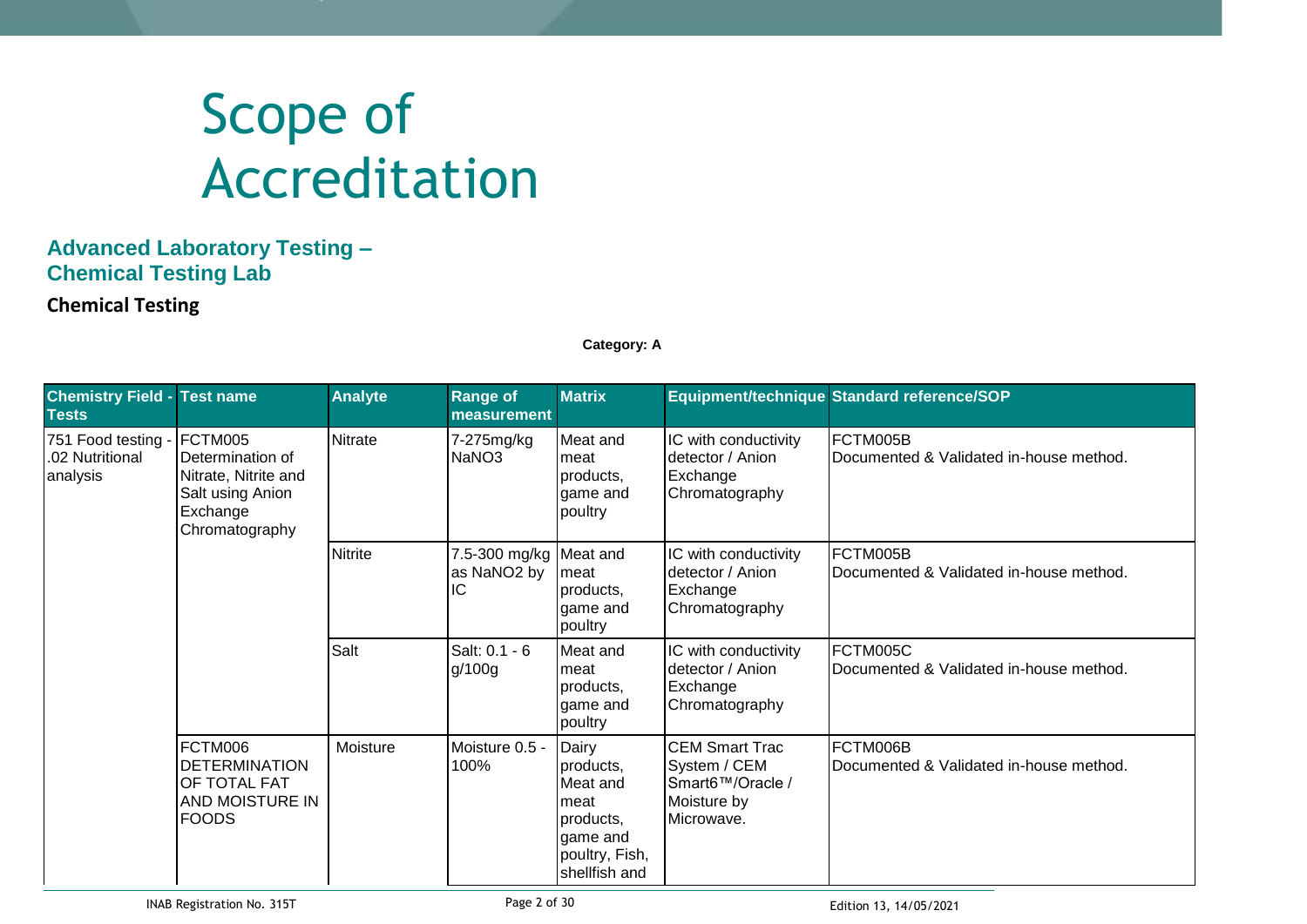|                                                                                    |                  |                      | molluscs,<br>Soups, broths<br>and sauces,<br>Cereals and<br>bakery<br>products, Fruit<br>and<br>vegetables,<br>Confectionery,<br>Nuts and nut<br>products,<br>snacks,<br>Prepared<br>dishes, Pet<br>foods |                                                                                  |                                                     |
|------------------------------------------------------------------------------------|------------------|----------------------|-----------------------------------------------------------------------------------------------------------------------------------------------------------------------------------------------------------|----------------------------------------------------------------------------------|-----------------------------------------------------|
|                                                                                    | <b>Total Fat</b> | Dairy 10-85%         | Dairy<br>products.                                                                                                                                                                                        | <b>CEM Smart Trac</b><br>System / CEM<br>Smart6™/Oracle / Fat<br>by NMR.         | FCTM006A<br>Documented & Validated in-house method  |
|                                                                                    |                  | Low dairy 0.1<br>10% |                                                                                                                                                                                                           | Dairy products CEM Smart Trac<br>System / CEM<br>Smart6™/Oracle / Fat<br>by NMR. | FCTM006A<br>Documented & Validated in-house method. |
|                                                                                    |                  | Meat 4 - 30%         | Meat and<br>meat<br>products,<br>game and<br>poultry.                                                                                                                                                     | <b>CEM Smart Trac</b><br>System / CEM<br>Smart6™/Oracle / Fat<br>by NMR.         | FCTM006A<br>Documented & Validated in-house method. |
|                                                                                    |                  | Meat Low 0.1<br>4%   | Meat and<br>meat<br>products,<br>game and<br>poultry.                                                                                                                                                     | <b>CEM Smart Trac</b><br>System / CEM<br>Smart6™/Oracle / Fat<br>by NMR          | FCTM006A<br>Documented & Validated in-house method. |
|                                                                                    |                  | Sauce 0.1 -<br>100%  | Soups, broths<br>and sauces.                                                                                                                                                                              | <b>CEM Smart Trac</b><br>System / CEM<br>Smart6™/Oracle / Fat<br>by NMR.         | FCTM006A<br>Documented & Validated in-house method. |
| FCTM006<br><b>DETERMINATION</b><br>OF TOTAL FAT<br>AND MOISTURE IN<br><b>FOODS</b> |                  | Fat: 0.1-100% Dairy  | products,<br>Meat and<br>meat<br>products,<br>game and<br>poultry, Fish,                                                                                                                                  | <b>CEM Smart Trac</b><br>System / CEM<br>Smart6™/Oracle / Fat<br>by NMR.         | FCTM006A<br>Documented & Validated in-house method. |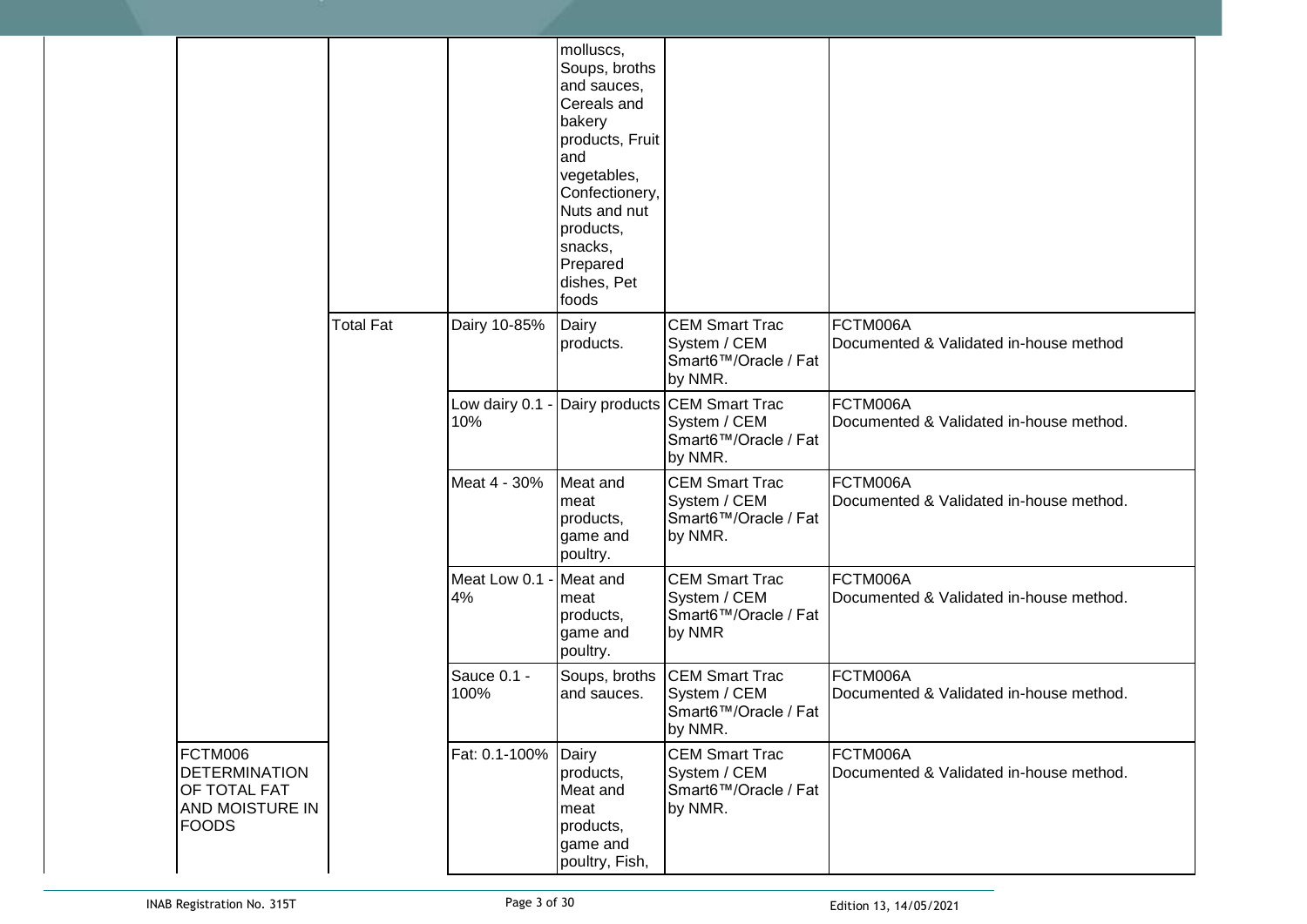|                                                                 |                         |                        | shellfish and<br>molluscs,<br>Soups, broths<br>and sauces,<br>Cereals and<br>bakery<br>products,<br>Fruit and<br>vegetables,<br>Confectionery,<br>Nuts and nut<br>products,<br>snacks,<br>Prepared<br>dishes, Pet<br>foods                                                                                      |                                                 |                                                             |
|-----------------------------------------------------------------|-------------------------|------------------------|-----------------------------------------------------------------------------------------------------------------------------------------------------------------------------------------------------------------------------------------------------------------------------------------------------------------|-------------------------------------------------|-------------------------------------------------------------|
| FCTM007<br><b>DETERMINATION</b><br>OF ASH IN FOODS              | <b>ASH</b>              | $0.1 - 100$<br>g/100g  | Dairy<br>products,<br>Meat and<br>meat<br>products,<br>game and<br>poultry, Fish,<br>shellfish and<br>molluscs,<br>Soups, broths<br>and sauces,<br>Cereals and<br>bakery<br>products, Fruit<br>and<br>vegetables,<br>Confectionery,<br>Nuts and nut<br>products,<br>snacks,<br>Prepared<br>dishes, Pet<br>foods | Microwave Ashing<br>Furnace / Gravimetry.       | FCTM007 based on<br>Documented & Validated in-house method. |
| FCTM008<br><b>DETERMINATION</b><br>OF SODIUM (SALT)<br>IN FOODS | <b>SODIUM</b><br>(SALT) | $0.02 - 4.0$<br>g/100g | Dairy<br>products,<br>Meat and<br>meat<br>products,<br>game and<br>poultry, Fish,                                                                                                                                                                                                                               | Digestor and Flame<br>AA / Atomic<br>Absorption | FCTM008 based on<br>Documented & Validated in-house method. |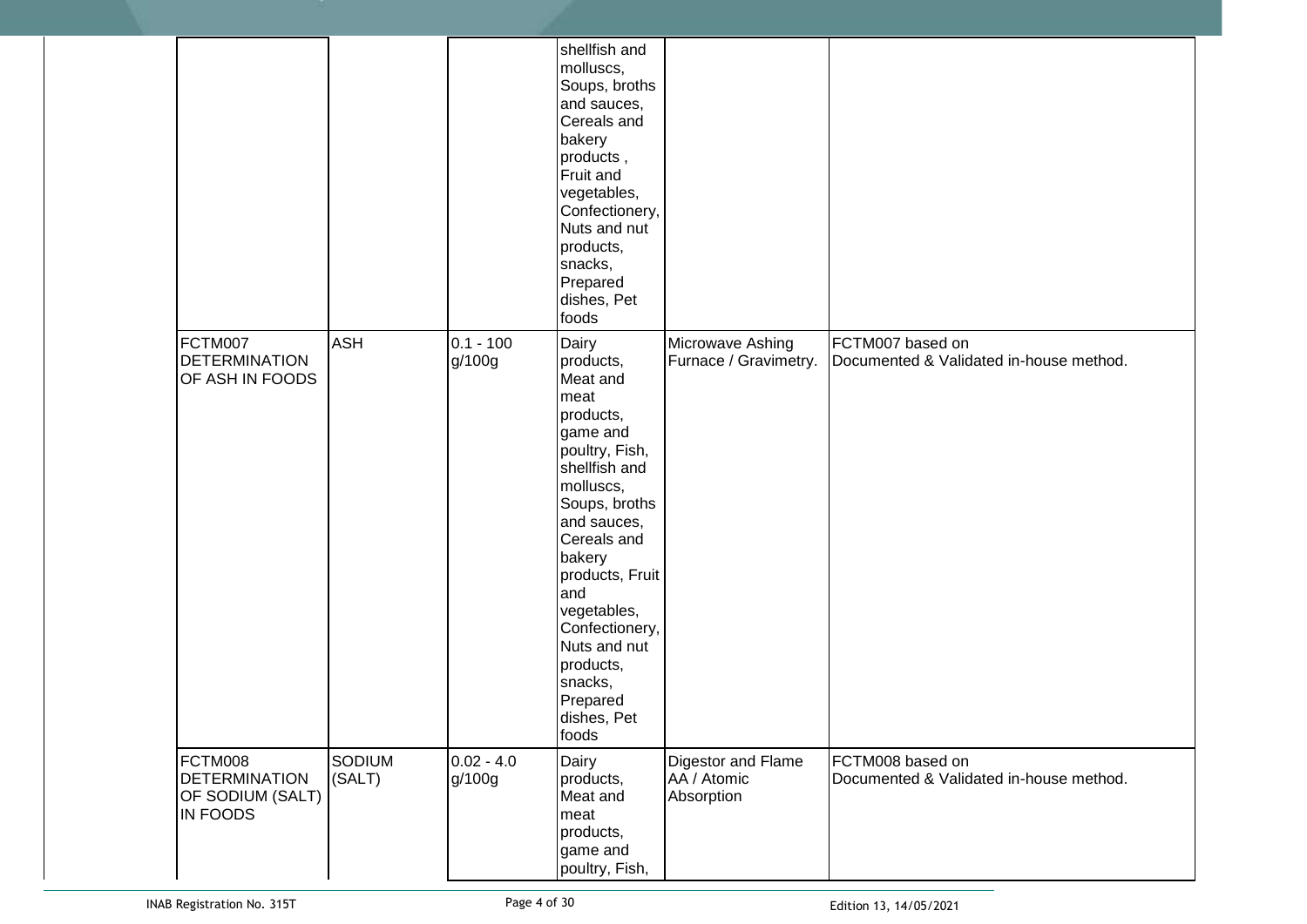| FCTM009<br><b>DETERMINATION</b><br>OF TOTAL                                               | <b>SUGARS</b>                | $0.2 - 100$<br>g/100g    | shellfish and<br>molluscs,<br>Soups, broths<br>and sauces,<br>Cereals and<br>bakery<br>products, Fruit<br>and<br>vegetables,<br>Confectionery,<br>Nuts and nut<br>products,<br>snacks,<br>Prepared<br>dishes<br>Dairy<br>products,<br>Meat and                  | Titration equipment /<br>Inversion (Acid<br>Hydrolysis). | FCTM009 based on<br>Official Journal Of The European Union,<br>COMMISSION REGULATION (EC) No 152/2009. |
|-------------------------------------------------------------------------------------------|------------------------------|--------------------------|-----------------------------------------------------------------------------------------------------------------------------------------------------------------------------------------------------------------------------------------------------------------|----------------------------------------------------------|--------------------------------------------------------------------------------------------------------|
| <b>SUGARS IN FOOD</b><br>by Luff Schoorl<br>Method                                        |                              |                          | meat<br>products,<br>game and<br>poultry, Fish,<br>shellfish and<br>molluscs,<br>Soups, broths<br>and sauces,<br>Cereals and<br>bakery<br>products, Fruit<br>and<br>vegetables,<br>Confectionery,<br>Nuts and nut<br>products,<br>snacks,<br>Prepared<br>dishes |                                                          |                                                                                                        |
| FCTM010<br><b>DETERMINATION</b><br>OF NITROGEN<br>(PROTEIN) IN<br>FOOD by Dumas<br>Method | <b>NITROGEN</b><br>(PROTEIN) | $0.02 - 6$<br>g/100g (%) | Dairy<br>products,<br>Meat and<br>meat<br>products,<br>game and<br>poultry, Fish,<br>shellfish and<br>molluscs,                                                                                                                                                 | Leco Nitrogen<br>Analyser / Dumas<br>Technique.          | FCTM010 based on<br>Documented & Validated in-house method.                                            |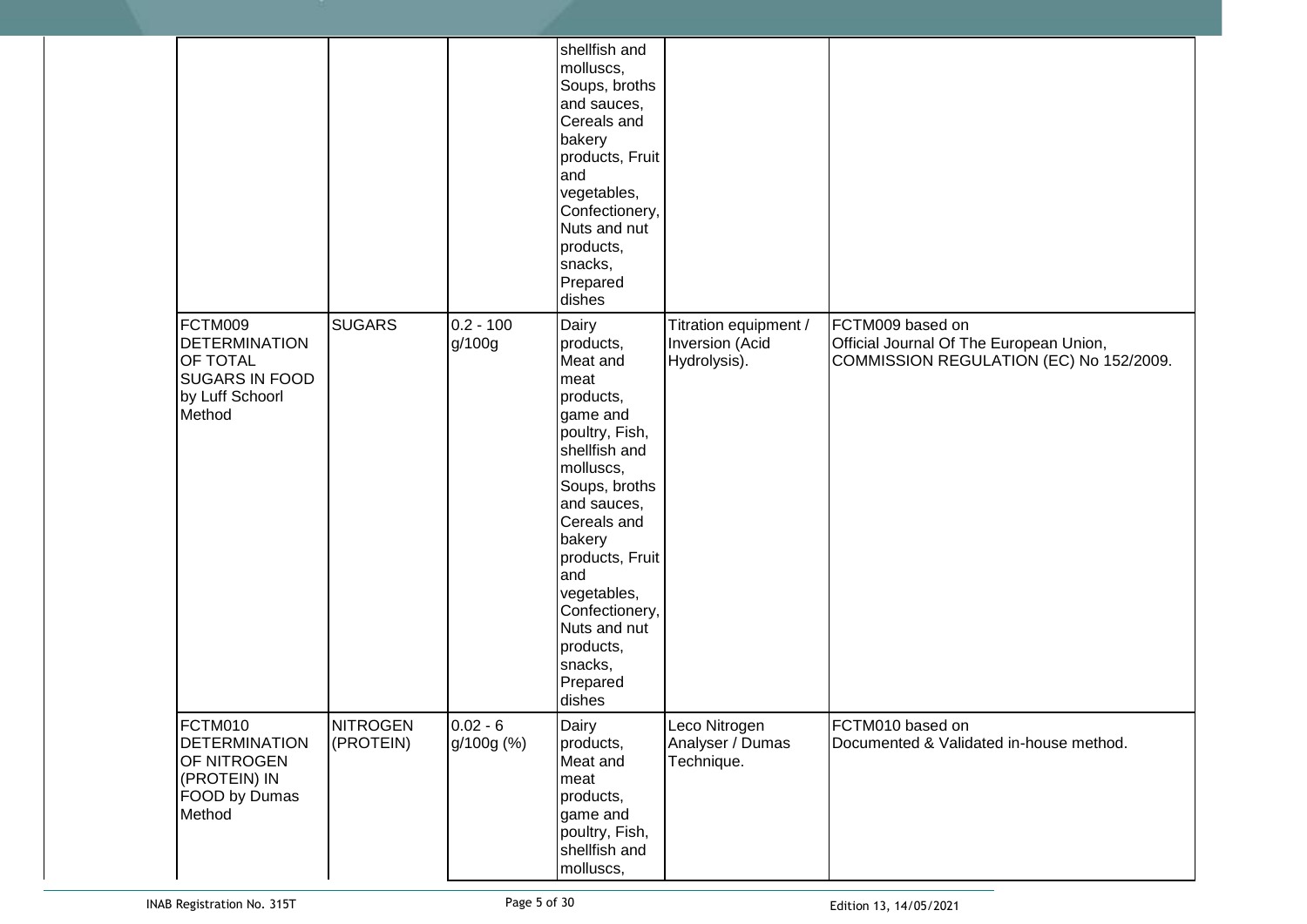|                                                                                           |                                                                                                                                                   |                       | Soups, broths<br>and sauces,<br>Cereals and<br>bakery<br>products, Fruit<br>and<br>vegetables,<br>Confectionery,<br>Nuts and nut<br>products,<br>snacks,<br>Prepared<br>dishes, Pet<br>Food                                                                                                       |                                                                                  |                                                             |
|-------------------------------------------------------------------------------------------|---------------------------------------------------------------------------------------------------------------------------------------------------|-----------------------|---------------------------------------------------------------------------------------------------------------------------------------------------------------------------------------------------------------------------------------------------------------------------------------------------|----------------------------------------------------------------------------------|-------------------------------------------------------------|
| FCTM011<br><b>DETERMINATION</b><br>OF FATTY ACID<br><b>COMPOSITION IN</b><br><b>FOODS</b> | Saturated fatty<br>Acids<br>Mono<br>unsaturated<br><b>Fatty Acids</b><br>Poly<br>unsaturated<br><b>Fatty Acids</b><br><b>Trans Fatty</b><br>Acids | $0.1 - 100$<br>g/100g | Dairy<br>products,<br>Meat and<br>meat<br>products,<br>game and<br>poultry, Fish,<br>shellfish and<br>molluscs,<br>Soups, broths<br>and sauces,<br>Cereals and<br>bakery<br>products, Fruit<br>and<br>vegetables,<br>Confectionery,<br>Nuts and nut<br>products,<br>snacks,<br>Prepared<br>dishes | GC-FID.                                                                          | FCTM011 based on<br>Documented & Validated in-house method. |
| FCTM012<br><b>DETERMINATION</b><br>OF TOTAL<br><b>DIETARY FIBRE IN</b><br><b>FOODS</b>    | <b>TOTAL</b><br><b>DIETARY</b><br><b>FIBRE</b>                                                                                                    | $0.5 - 100$<br>g/100g | Dairy<br>products,<br>Meat and<br>meat<br>products,<br>game and<br>poultry, Fish,<br>shellfish and<br>molluscs,<br>Soups, broths                                                                                                                                                                  | Dietary Fibre Analyser   FCTM012 based on<br>/ enzymatic-<br>gravimetric method. | Documented & Validated in-house method.                     |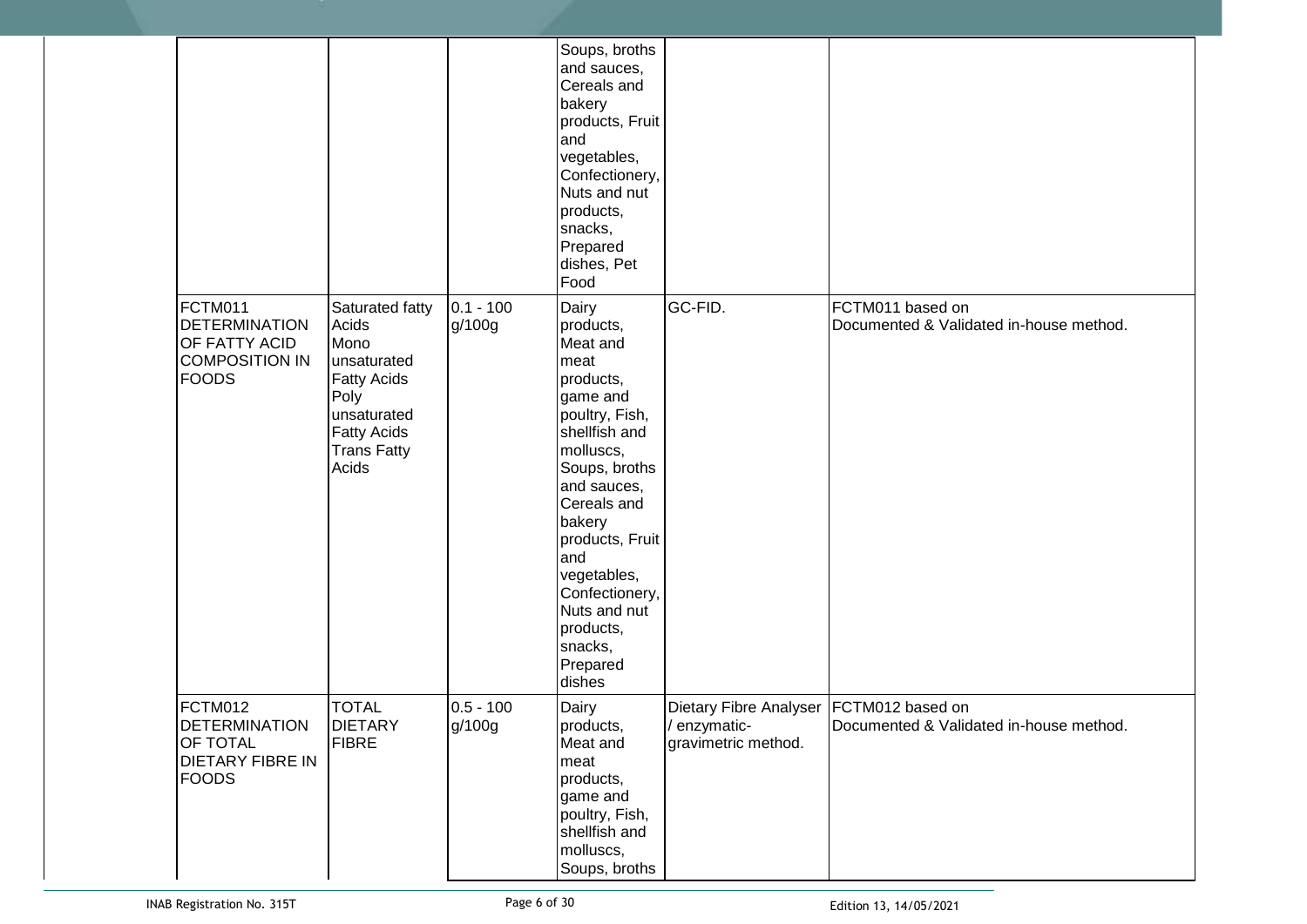|                                                                                                      |                                                     |     | and sauces,<br>Cereals and<br>bakery<br>products, Fruit<br>and<br>vegetables,<br>Confectionery,<br>Nuts and nut<br>products,<br>snacks,<br>Prepared<br>dishes                                                                                                                                     |              |                                                                                                                                                                          |
|------------------------------------------------------------------------------------------------------|-----------------------------------------------------|-----|---------------------------------------------------------------------------------------------------------------------------------------------------------------------------------------------------------------------------------------------------------------------------------------------------|--------------|--------------------------------------------------------------------------------------------------------------------------------------------------------------------------|
| FCTM013 ENERGY<br><b>CALCULATIONS</b><br>FOR FOODS                                                   | <b>ENERGY</b>                                       | N/A | Dairy<br>products,<br>Meat and<br>meat<br>products,<br>game and<br>poultry, Fish,<br>shellfish and<br>molluscs,<br>Soups, broths<br>and sauces,<br>Cereals and<br>bakery<br>products, Fruit<br>and<br>vegetables,<br>Confectionery,<br>Nuts and nut<br>products,<br>snacks,<br>Prepared<br>dishes | Calculation. | FCTM013 based on<br>Documented & Validated in-house method.                                                                                                              |
| FCTM014A Added<br>Water.<br>FCTM014B<br>Apparent Total Meat<br>Content by Stubbs<br>and More method. | <b>Added Water</b><br><b>Apparent Total</b><br>Meat | N/A | Meat and<br>meat<br>products,<br>game and<br>poultry                                                                                                                                                                                                                                              | Calculation. | FCTM014A/B based on<br>Meat and meat products - the calculation of meat<br>content, added water and connective tissue from<br>analytical data 2nd Ed 2007 (Campden BRI). |
| FCTM014C<br>Collagen.<br>FCTM014D<br><b>Connective Tissue</b><br>(Wet Fat Free).                     | Collagen<br>Connective<br>Tissue (Wet Fat<br>Free)  | N/A | Meat and<br>meat<br>products,<br>game and<br>poultry                                                                                                                                                                                                                                              | Calculation. | FCTM014C/D based on<br>Meat and meat products - the calculation of meat<br>content, added water and connective tissue from<br>analytical data 2nd Ed 2007 (Campden BRI). |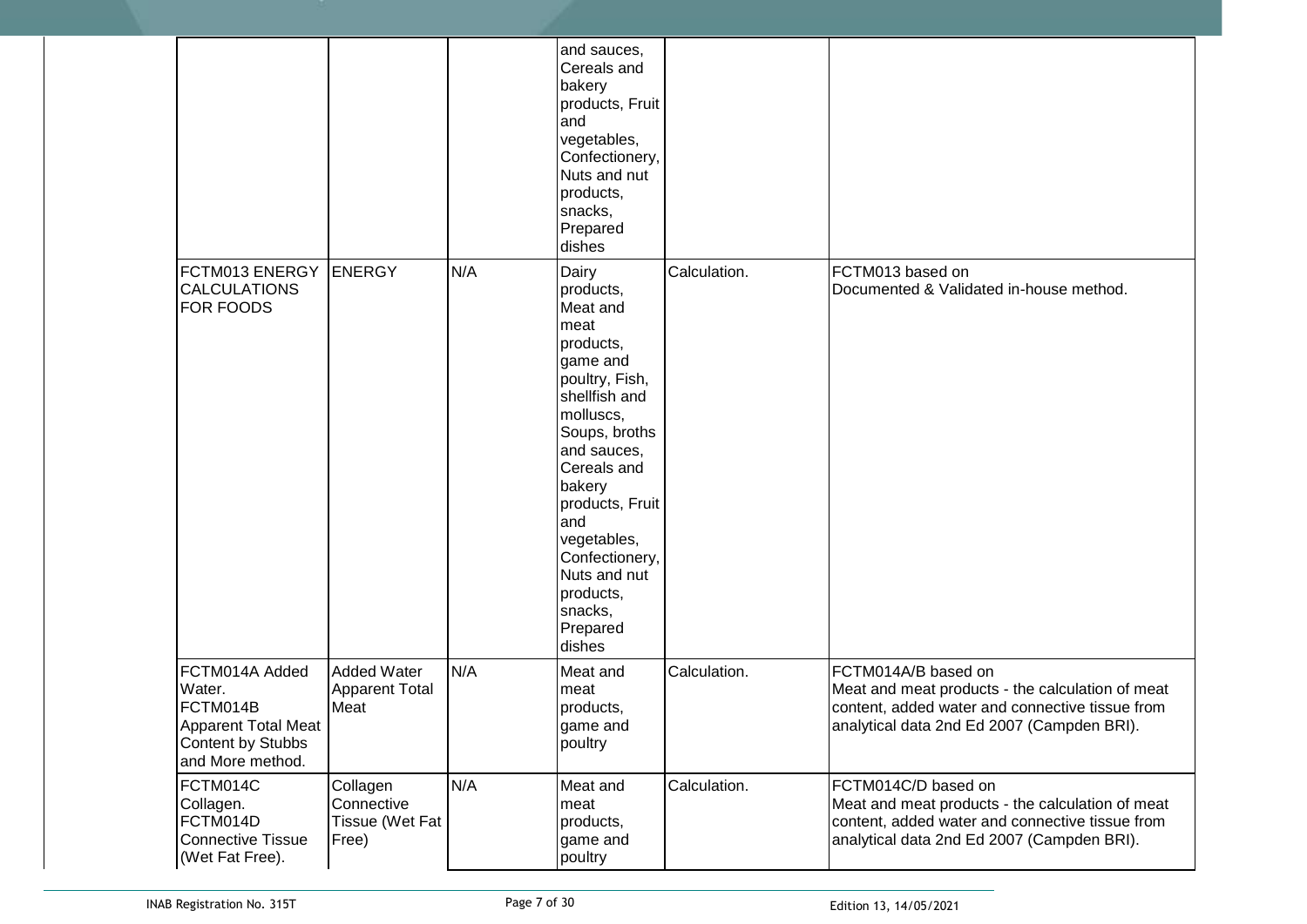| FCTM015<br><b>DETERMINATION</b><br>OF<br><b>HYDROXYPROLINE</b><br>IN FOODS        | Hydroxyproline | $0.1 - 0.75$<br>g/100g                                                                                  | Meat and<br>meat<br>products,<br>game and<br>poultry                                                                                                                                                                                                                                       | Spectrophotometer /<br>Spectrophotometry | FCTM015 based on<br>Documented & Validated in-house method.                                  |
|-----------------------------------------------------------------------------------|----------------|---------------------------------------------------------------------------------------------------------|--------------------------------------------------------------------------------------------------------------------------------------------------------------------------------------------------------------------------------------------------------------------------------------------|------------------------------------------|----------------------------------------------------------------------------------------------|
| FCTM016<br><b>DETERMINATION</b><br>OF pH IN FOODS                                 | pH             | The practical<br>pH range is 2<br>to 14. The<br>calibrated<br>range of this<br>method is pH<br>4 to 11. | Meat and<br>meat<br>products,<br>game and<br>poultry<br>Dairy, Fish,<br>Shellfish &<br>Molluscs,<br>Confectionary,<br>Soups, broths<br>and sauces,<br>Prepared<br>dishes,<br>Cereals and<br>bakery<br>products, Fruit<br>& Vegetables,<br>Nuts & Nut<br>Products,<br>snacks, Pet<br>Foods. | pH Meter.                                | FCTM016 based on<br>AOAC Official Method 2019. 21st Edition 981.12 pH<br>of Acidified Foods. |
| FCTM017<br><b>DETERMINATION</b><br>OF WATER<br><b>ACTIVITY IN</b><br><b>FOODS</b> | Water activity | The range of<br>application is<br>$0.080$ to<br>1.000, where<br>1.000 is pure<br>water.                 | Meat and<br>meat<br>products,<br>game and<br>poultry<br>Dairy,<br>Confectionary,<br>Soups, broths<br>and sauces,<br>Prepared<br>dishes,<br>Cereals and<br>bakery<br>product, Fish,<br>Shellfish &<br>Molluscs, Fruit<br>& Vegetables,<br>Nuts & Nut<br>Products,                           | Water Activity Meter.                    | FCTM017 based on<br>ISO 21807:2004.                                                          |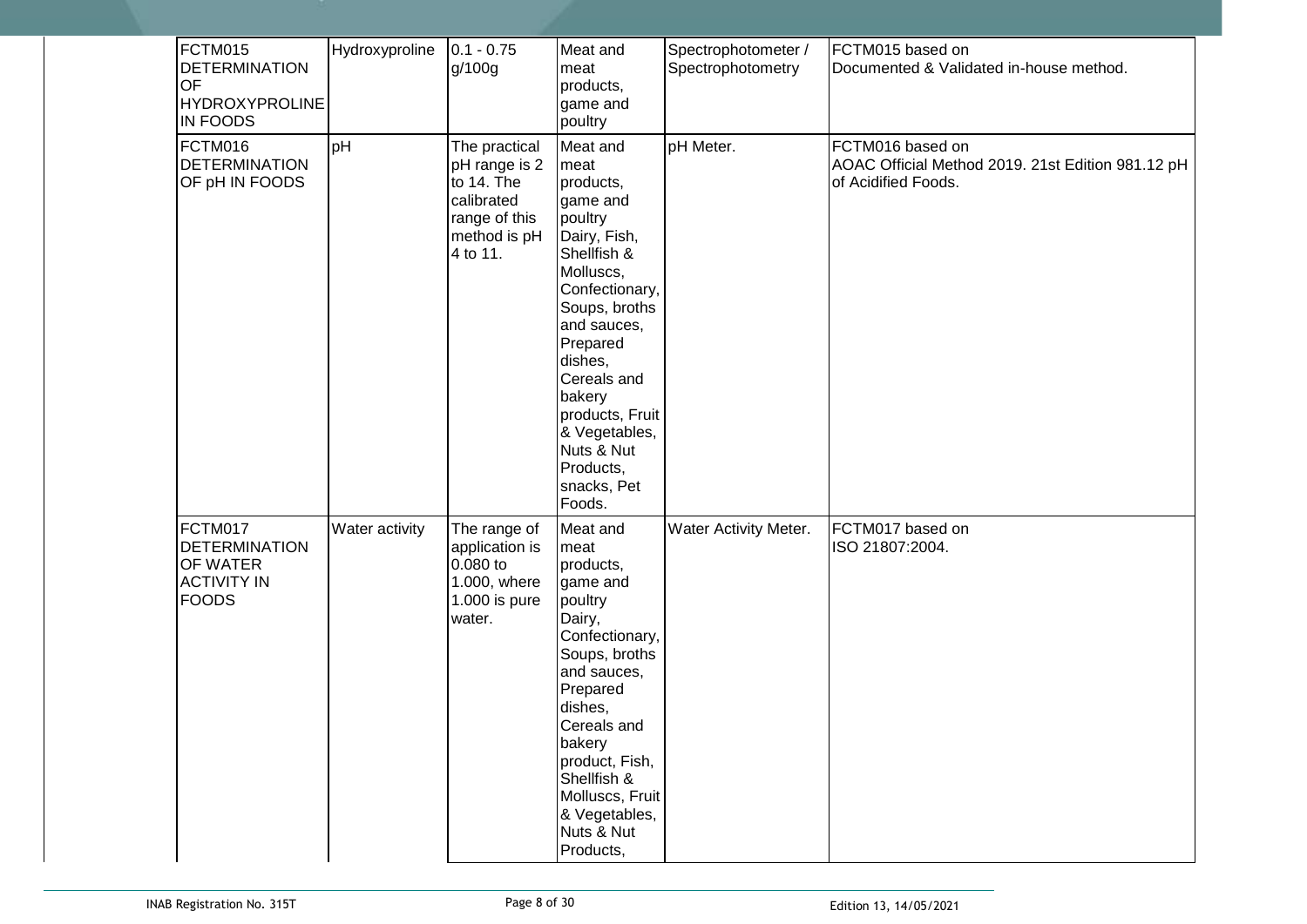|                                     |                                                                                                                          |        |                                                               | snacks, Pet<br>Foods.                                                                                                                                                                                                                                                        |                                                        |                                                                      |
|-------------------------------------|--------------------------------------------------------------------------------------------------------------------------|--------|---------------------------------------------------------------|------------------------------------------------------------------------------------------------------------------------------------------------------------------------------------------------------------------------------------------------------------------------------|--------------------------------------------------------|----------------------------------------------------------------------|
| 751 Food testing -<br>.06 Allergens | ACTM001<br>DETECTION OF<br><b>HYDROLYSED</b><br><b>GLUTEN USING</b><br>R5-SANDWICH<br><b>ELISA</b><br>(MENDEZ<br>METHOD) | Gluten | Foods: 5 - 80<br>mg/Kg<br>Swabs: 0.25 -<br>4 ppm as<br>Gluten | Dairy<br>products,<br>Meat and<br>meat<br>products,<br>game and<br>poultry,<br>Prepared<br>dishes,<br>Others:<br>Swabs, Fruit<br>and Veg,<br>Confectionary,<br>Waters,<br>Soups Broths<br>and Sauces,<br>Cereals and<br>Bakery<br>Products, Nut<br>and Nut<br>products, Fish | Ridascreen Gliadin<br>R7001 Kit.<br>ELISA (R5 MENDEZ). | AOAC Chapter 32 P41, - Section 32.1.44. 21st<br>edition, 2019.       |
|                                     | ACTM002<br>DETECTION OF<br><b>CASEIN USING</b><br><b>SANDWICH ELISA</b>                                                  | Casein | Foods: 2.5 -<br>67.5 mg/Kg;<br>Swabs 0.25 -<br>6.75ppm        | Prepared<br>Dishes,<br>Cereals and<br>Bakery,<br>Swabs,<br>Confectionary<br>and Dairy<br>Products                                                                                                                                                                            | <b>SANDWICH ELISA</b>                                  | ACTM002 based on RIDASCREEN FAST CASEIN<br>R4612 Kit Insert 16-10-24 |
|                                     | ACTM004<br><b>DETERMINATION</b><br>OF EGG<br><b>USING SANDWICH</b><br><b>ELISA</b>                                       | Egg    | 0.5 - 20 mg/Kg Meat and<br>$(0.5 - 20$ ppm) meat              | products,<br>game and<br>poultry,<br>Cereals and<br>bakery<br>products,<br>Confectionery,<br>Prepared<br>dishes,<br>Others:<br>Swabs                                                                                                                                         | <b>ELISA</b>                                           | MIoBS EGG (Ovalbumin) ELISA II                                       |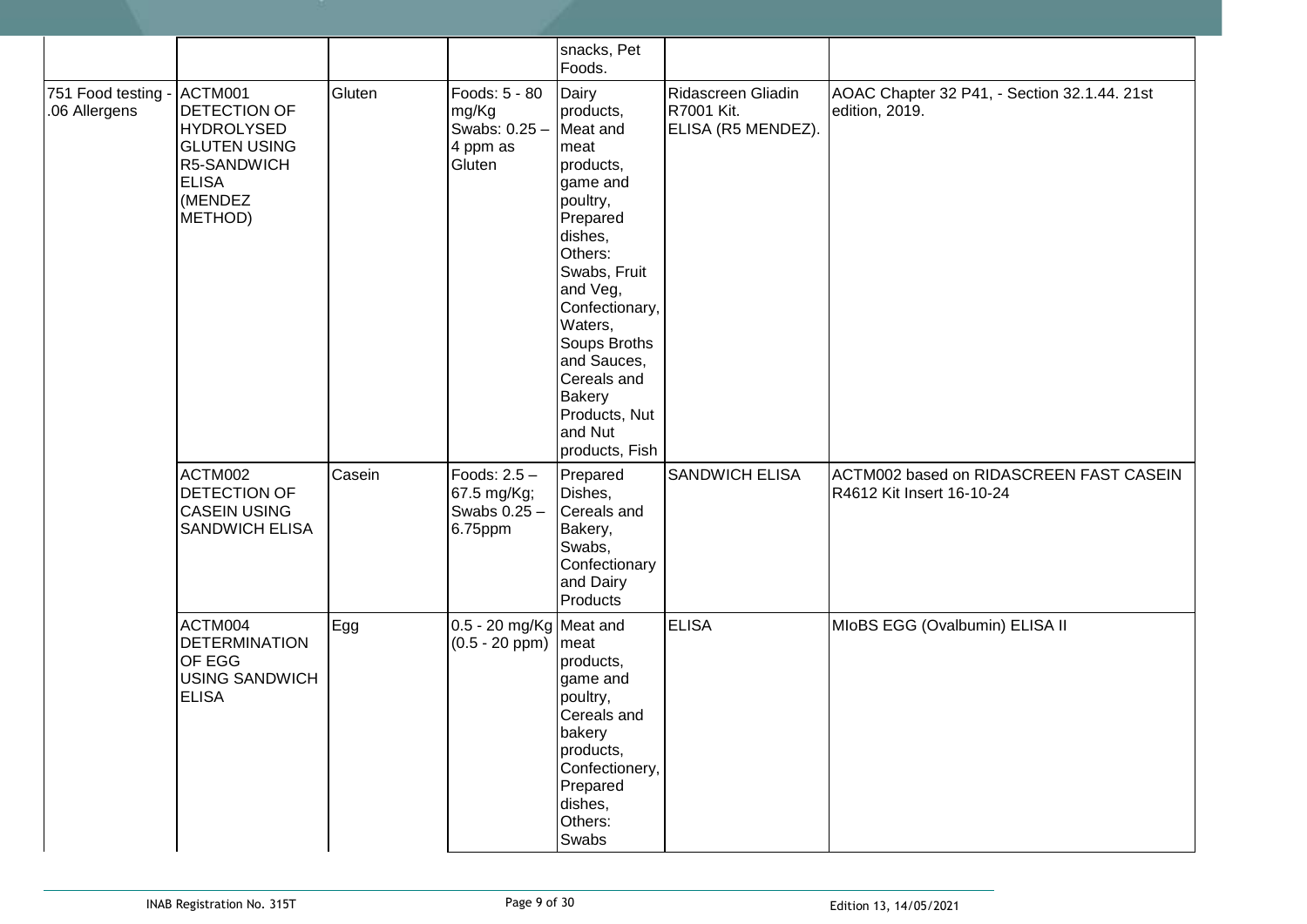| 752 Chemical<br>residue testing -<br>.01 Drugs and<br>drug metabolites                | <b>VCTM005 -</b><br>Quantification of $\beta$ -<br>Agonists and<br>Trenbolone using<br>LC/MS/MS               | 17 alpha<br>Trenbolone                | 1.08 - 7.5 ppb   Bovine Urine                                                                                           |                                          | LC/MS/MS                         | VCTM005 based on Documented & Validated in-<br>house method.                                                                        |
|---------------------------------------------------------------------------------------|---------------------------------------------------------------------------------------------------------------|---------------------------------------|-------------------------------------------------------------------------------------------------------------------------|------------------------------------------|----------------------------------|-------------------------------------------------------------------------------------------------------------------------------------|
|                                                                                       |                                                                                                               | <b>Brombuterol</b>                    | $0.09 - 0.5$ ppb                                                                                                        | <b>Bovine Urine</b>                      | LC/MS/MS                         | VCTM005 based on Documented & Validated in-<br>house method.                                                                        |
|                                                                                       |                                                                                                               | Cimaterol                             | 0.17-1.25 ppb                                                                                                           | <b>Bovine Urine</b>                      | LC/MS/MS                         | VCTM005 based on Documented & Validated in-<br>house method.                                                                        |
|                                                                                       |                                                                                                               | Clenbuterol                           | $0.11 - 0.5$ ppb                                                                                                        | Bovine Urine                             | LC/MS/MS                         | VCTM005 based on Documented & Validated in-<br>house method.                                                                        |
|                                                                                       |                                                                                                               | Mabuterol                             | $0.14 - 0.5$ ppb                                                                                                        | Bovine Urine                             | LC/MS/MS                         | VCTM005 based on Documented & Validated in-<br>house method.                                                                        |
|                                                                                       |                                                                                                               | Mapenterol                            | $0.07 - 0.5$ ppb                                                                                                        | <b>Bovine Urine</b>                      | LC/MS/MS                         | VCTM005 based on Documented & Validated in-<br>house method.                                                                        |
|                                                                                       |                                                                                                               | Ractopamine                           | $0.41 - 2.5$ ppb                                                                                                        | <b>Bovine Urine</b>                      | LC/MS/MS                         | VCTM005 based on Documented & Validated in-<br>house method.                                                                        |
|                                                                                       |                                                                                                               | Salbutamol                            | $0.35 - 2.5$ ppb                                                                                                        | <b>Bovine Urine</b>                      | LC/MS/MS                         | VCTM005 based on Documented & Validated in-<br>house method.                                                                        |
|                                                                                       |                                                                                                               | Terbutaline                           | $0.65 - 7.5$ ppb                                                                                                        | <b>Bovine Urine</b>                      | LC/MS/MS                         | VCTM005 based on Documented & Validated in-<br>house method.                                                                        |
|                                                                                       |                                                                                                               | Zilpaterol                            | $0.34 - 2.5$ ppb                                                                                                        | <b>Bovine Urine</b>                      | LC/MS/MS                         | VCTM005 based on Documented & Validated in-<br>house method.                                                                        |
| 766<br>Environmental<br>testing (inc<br>waters) $-02$<br>Biochemical<br>oxygen demand | ECTM004<br>Determination of 5<br>day Biochemical<br>Oxygen Demand<br>(BOD) using<br>dissolved Oxygen<br>Meter | Biochemical<br>Oxygen<br>Demand (BOD) | $1.0 - 10000$<br>mg/L O <sub>2</sub>                                                                                    | Sewage,<br>Trade wastes,<br>Other waters | Dissolved Oxygen<br>Meter        | ECTM004 based on<br>"APHA 23rd edition 2017, Standard Methods for the<br>analysis of water and waste water 5210 and 4500-<br>$C$ ". |
| 766<br>Environmental<br>testing (inc<br>waters) $-03$<br>Chemical oxygen<br>demand    | ECTM005<br>Determination of<br>Chemical Oxygen<br>Demand<br>(Dichromate Value)                                | Chemical<br>Oxygen<br>Demand          | Low-range (5<br>- 150 mg/L<br>O(2)<br>Mid-range (10<br>- 1500 mg/L<br>O(2)<br>High-range<br>$(500-15000)$<br>$mg/L$ O2) | Sewage,<br>Trade wastes,<br>Other waters | Digestion/<br>Spectrophotometry. | ECTM005 based on "Standard Methods for the<br>Examination of Water and Wastewater", APHA,<br>Method 5220 - D, 23rd Edition, 2017.   |
| 766<br>Environmental                                                                  | ECTM001<br>Determination of                                                                                   | Alkalinity as<br>CaCO <sub>3</sub>    | $5.0 - 5000$<br>mg/L                                                                                                    | Potable &<br>domestic,                   | Spectrophotometry.               | Gallery auto analyser / ECTM001A: Thermo-Scientific Method I.D.<br>ALKBpB, Issue 003, 01.07.07                                      |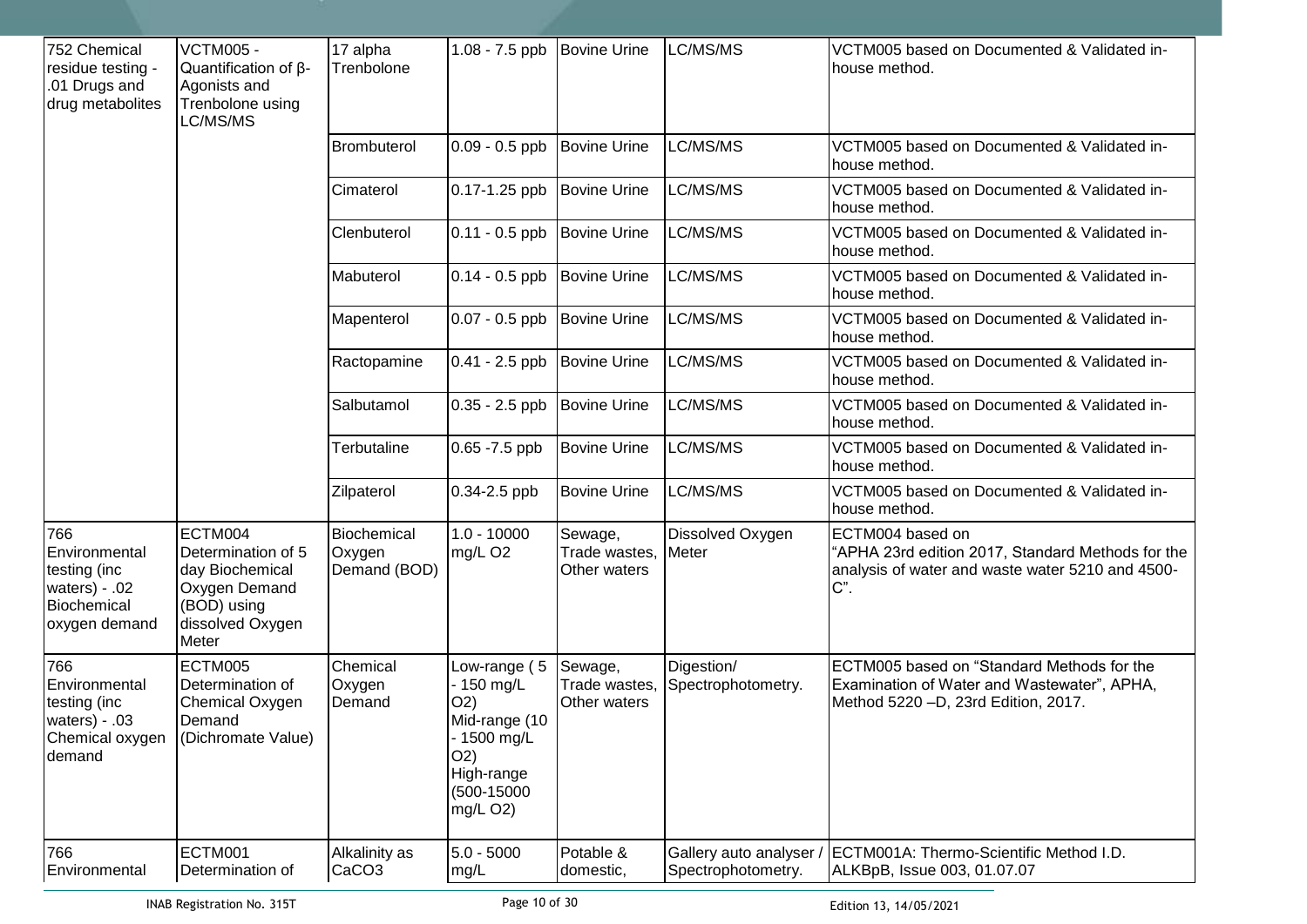| testing (inc<br>waters) - .05<br>Inorganic | Chloride,<br>ammonium, nitrite,<br>total oxidised<br>nitrogen (TON),<br>nitrate, alkalinity,<br>hardness, sulphate,<br>orthophosphate<br>using gallery auto<br>analyser |                                       |                      | sewage, trade<br>wastes, other<br>waters.                           |                                              |                                                                                                                             |
|--------------------------------------------|-------------------------------------------------------------------------------------------------------------------------------------------------------------------------|---------------------------------------|----------------------|---------------------------------------------------------------------|----------------------------------------------|-----------------------------------------------------------------------------------------------------------------------------|
|                                            |                                                                                                                                                                         | Ammonia as<br>NH <sub>3</sub> -N      | $0.02 - 100$<br>mg/L | Potable &<br>domestic,<br>sewage, trade<br>wastes, other<br>waters. | Gallery auto analyser<br>Spectrophotometry.  | ECTM001B: Thermo-Scientific Method ID AMMDIC,<br>Issue 002, 01.01.06                                                        |
|                                            |                                                                                                                                                                         | Chloride as Cl                        | $5 - 10000$<br>mg/L  | Potable &<br>domestic,<br>sewage, trade<br>wastes, other<br>waters. | Gallery auto analyser<br>Spectrophotometry.  | ECTM001C: Thermo-Scientific Method ID CHLOR,<br>Issue 002, 01.01.06                                                         |
|                                            |                                                                                                                                                                         | Hardness as<br>CaCO <sub>3</sub>      | 25 - 500 mg/L        | Potable &<br>domestic,<br>sewage, trade<br>wastes, other<br>waters. | Gallery auto analyser<br>Spectrophotometry.  | ECTM001D: Thermo-Scientific Method ID HAR001,<br>Issue 002, 01.01.06                                                        |
|                                            |                                                                                                                                                                         | Nitrate as NO3                        | 1 - 100 mg/L         | Potable &<br>domestic,<br>sewage, trade<br>wastes, other<br>waters. | Gallery auto analyser<br>Spectrophotometry.  | Thermo Scientific Method ALKBpB, Issue 003,<br>01.07.07.<br>AMMDIC/CHLOR/HAR001/NITRI/PHOS/SULP/TON<br>Issue 002, 01.01.06. |
|                                            |                                                                                                                                                                         | Nitrite as NO <sub>2</sub>            | $0.01 - 10$ mg/L     | Potable &<br>domestic,<br>sewage, trade<br>wastes, other<br>waters. | Gallery auto analyser<br>Spectrophotometry.  | ECTM001E: Thermo-Scientific Method ID NITRI,<br>Issue 002, 01.01.06                                                         |
|                                            |                                                                                                                                                                         | Orthophosphate 0.03 - 50 mg/L<br>as P |                      | Potable &<br>domestic,<br>sewage, trade<br>wastes, other<br>waters. | Gallery auto analyser<br>Spectrophotometry.  | ECTM001F: Thermo-Scientific Method ID PHOS,<br>Issue 002, 01.01.06                                                          |
|                                            |                                                                                                                                                                         | Sulphate as<br>SO <sub>4</sub>        | 5 - 5000 mg/L        | Potable &<br>domestic,<br>sewage, trade<br>wastes, other<br>waters. | Gallery auto analyser.<br>Spectrophotometry. | ECTM001G: Thermo-Scientific Method ID SULP,<br>Issue 002, 01.01.06                                                          |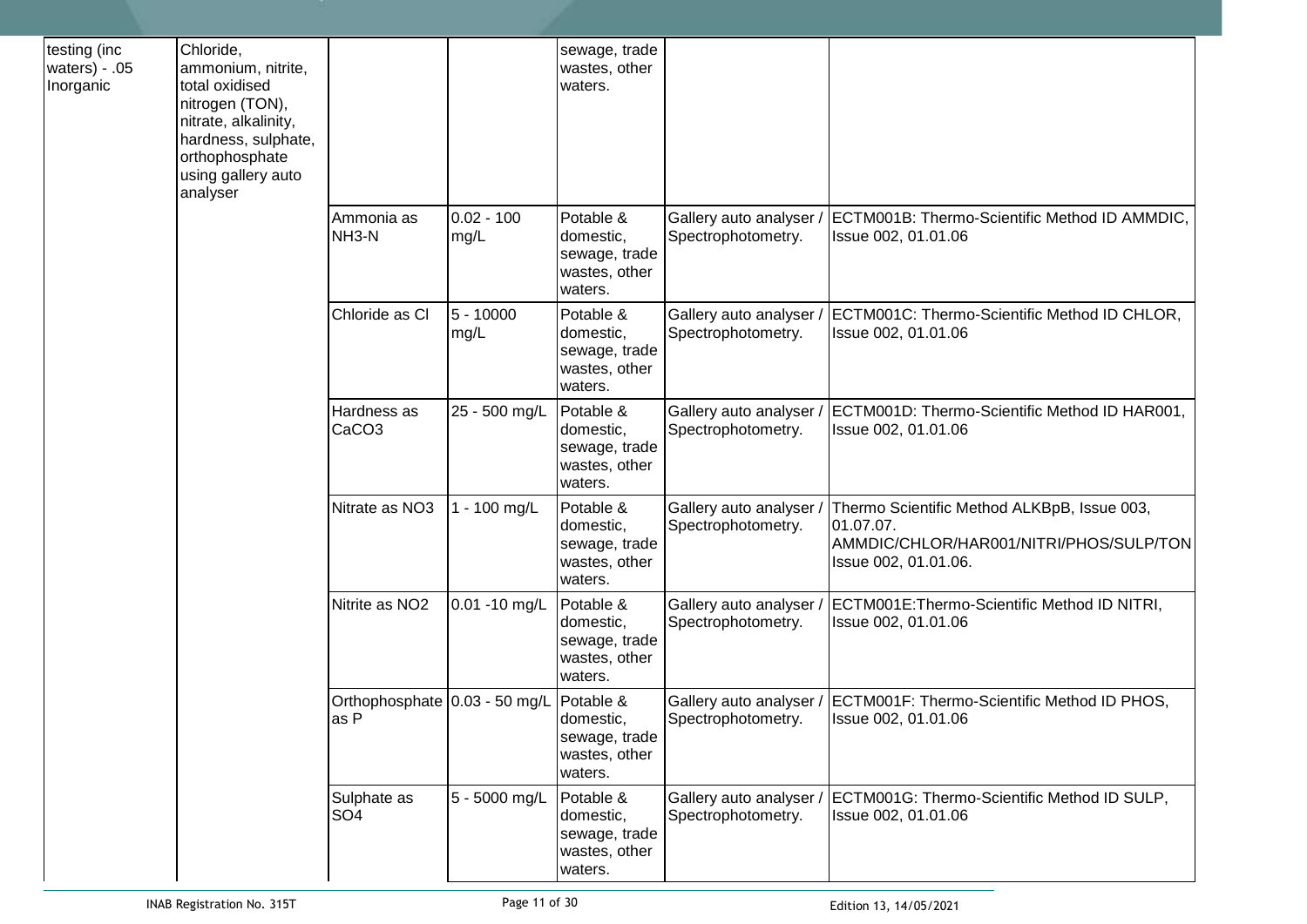|                                                                       |                                                                                                      | <b>TON</b>                                        | 1 - 110 mg/L                                                                                                   | Potable &<br>domestic,<br>sewage, trade<br>wastes, other<br>waters.                            | Gallery auto analyser.<br>Spectrophotometry.                               | ECTM001H: Thermo-Scientific Method ID TON,<br>Issue 002, 01.01.06                                               |
|-----------------------------------------------------------------------|------------------------------------------------------------------------------------------------------|---------------------------------------------------|----------------------------------------------------------------------------------------------------------------|------------------------------------------------------------------------------------------------|----------------------------------------------------------------------------|-----------------------------------------------------------------------------------------------------------------|
|                                                                       | ECTM003<br>Determination of<br><b>Suspended Solids</b><br>using Gravimetry                           | Suspended<br>Solids                               | $5 - 15000$<br>mg/L                                                                                            | Sewage,<br>Trade wastes,<br>Other waters                                                       | Filtration equipment /<br>Gravimetry.                                      | "Standard Methods for the Examination of Water<br>and Waste water", Method 2540, 23rd Edition,<br>2017.         |
|                                                                       | ECTM006<br>Determination of<br>Total Nitrogen and<br>Kjeldahl Nitrogen                               | <b>Total Nitrogen</b><br>and Kjeldahl<br>Nitrogen | <b>Total Nitrogen</b><br>1.0 to 200 mg/l Trade wastes,<br>IN.<br>Kjeldahl<br>Nitrogen<br>1.0 to 100 mg/l<br>ΙN | Sewage,<br>Other waters                                                                        | Digestion/<br>Spectrophotometry.                                           | ECTM006 based on Hach Company Standard<br>Method 10071, 2014, 10th Edition.                                     |
|                                                                       | ECTM008<br>Determination of<br><b>Total Phosphorus</b>                                               | Total<br>Phosphorus                               | $0.05 - 40.0$<br>mg/L P                                                                                        | Sewage,<br>Trade wastes,<br>Other waters                                                       | Spectrophotometry.                                                         | ECTM008 based on<br>HACH Method 8190 06/2017, edition 10.                                                       |
|                                                                       | ECTM027<br>Determination of<br><b>Total and Dissolved</b><br>Iron and Manganese<br>Using Furnace AAS | Iron                                              | 20 - 2000 ug/L Waters for                                                                                      | potable and<br>domestic<br>purposes,<br>Other waters                                           | <b>Digestor and Furnace</b><br>AAS / Atomic<br>Absorption<br>Spectrometry. | ECTM027 based on Standard Methods for<br>Examination of Water and Wastewater 23rd Edition<br>2017, Method 3113. |
|                                                                       |                                                                                                      | Manganese                                         | 5 - 2000 ug/L                                                                                                  | Water for<br>Potable and<br>Domestic<br>purposes,<br>Other Water -<br>Surface<br>Waters.       | <b>Digestor and Furnace</b><br>AAS / Atomic<br>Absorption<br>Spectrometry. | ECTM027 based on Standard Methods for<br>Examination of Water and Wastewater 23rd Edition<br>2017, Method 3113. |
| 767 Physical<br>test/measurement<br>$.01$ pH                          | ECTM007<br>Determination of pH<br>using Orion Star<br>A211                                           | pH                                                | pH 4 - 10                                                                                                      | Waters for<br>potable and<br>domestic<br>purposes,<br>Sewage,<br>Trade wastes,<br>Other waters | pH meter                                                                   | "Standard Methods for the Examination of Water<br>and wastewater", Method 4500, 23rd Edition,<br>APHA, 2017.    |
| 767 Physical<br>test/measurement Determination of<br>.02 Conductivity | ECTM002<br>Electrical<br>Conductivity                                                                | Electrical<br>Conductivity                        | 2-10000<br>µs/cm@20°C                                                                                          | Waters for<br>potable and<br>domestic<br>purposes,                                             | <b>Conductivity Meter</b>                                                  | 'Standard Methods for the Examination of Water<br>and Waste water", Method 2510, 23rd Edition,<br>APHA, 2017.   |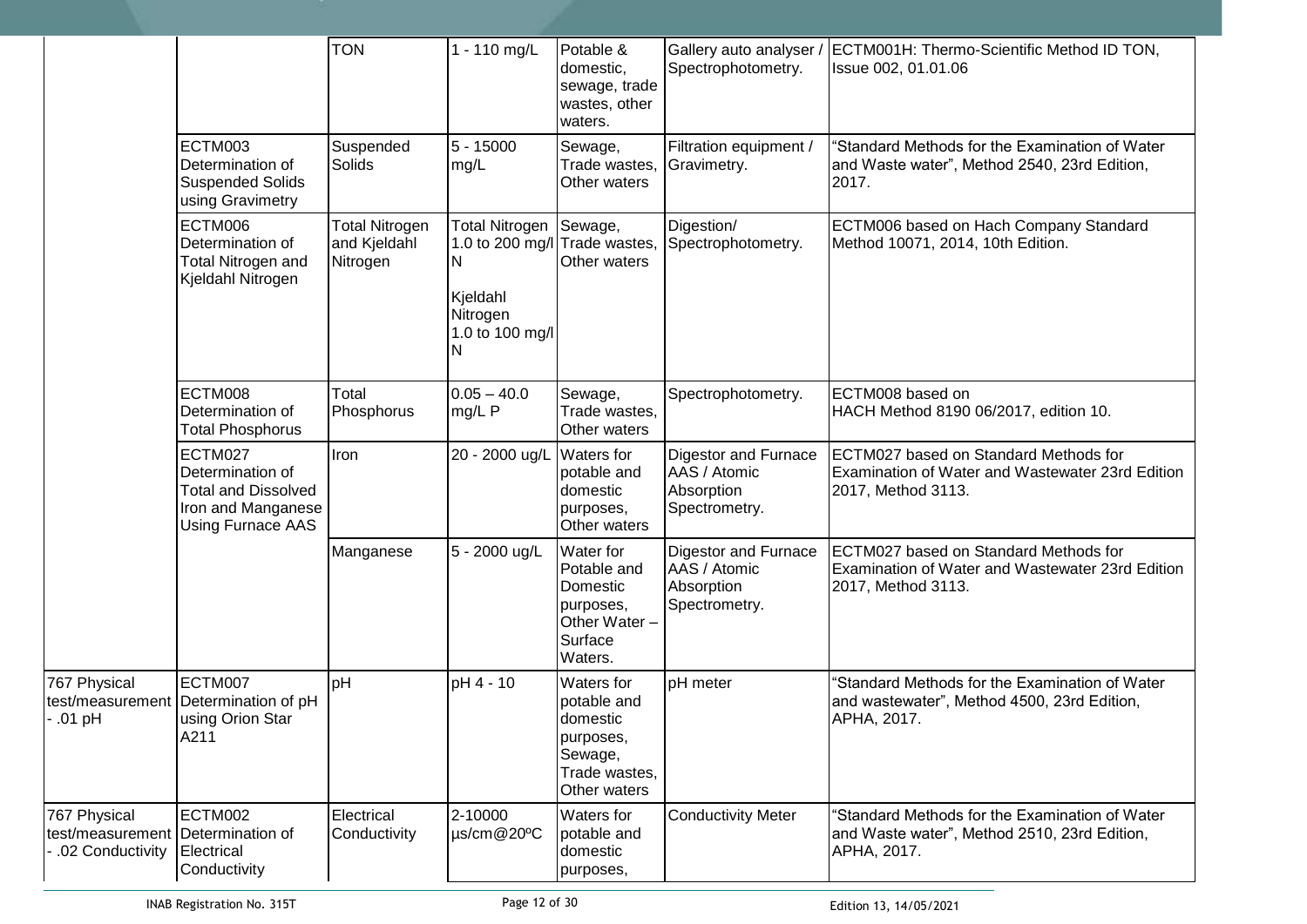|                                                                                  |                                                                                  |          |                                                                                           | Sewage,<br>Trade wastes,<br><b>Other waters</b>                               |          |                                                                           |
|----------------------------------------------------------------------------------|----------------------------------------------------------------------------------|----------|-------------------------------------------------------------------------------------------|-------------------------------------------------------------------------------|----------|---------------------------------------------------------------------------|
| 797<br>Miscellaneous<br>materials and<br>products - .01<br><b>Chemical tests</b> | RCTM001<br><b>QUANTIFICATION</b><br><b>OF CHLORATE</b><br><b>IUSING LC/MS/MS</b> | Chlorate | Water 1-<br>500ppb Dry<br>foods $8-$<br>4000ppb<br>Liquid foods 4 domestic<br>$-2000$ ppb | Dairy<br>products,<br><b>I</b> Waters for<br>potable and<br><b>I</b> purposes | LC/MS/MS | <b>IRCTM001 based on Documented &amp; Validated in-</b><br>Ihouse method. |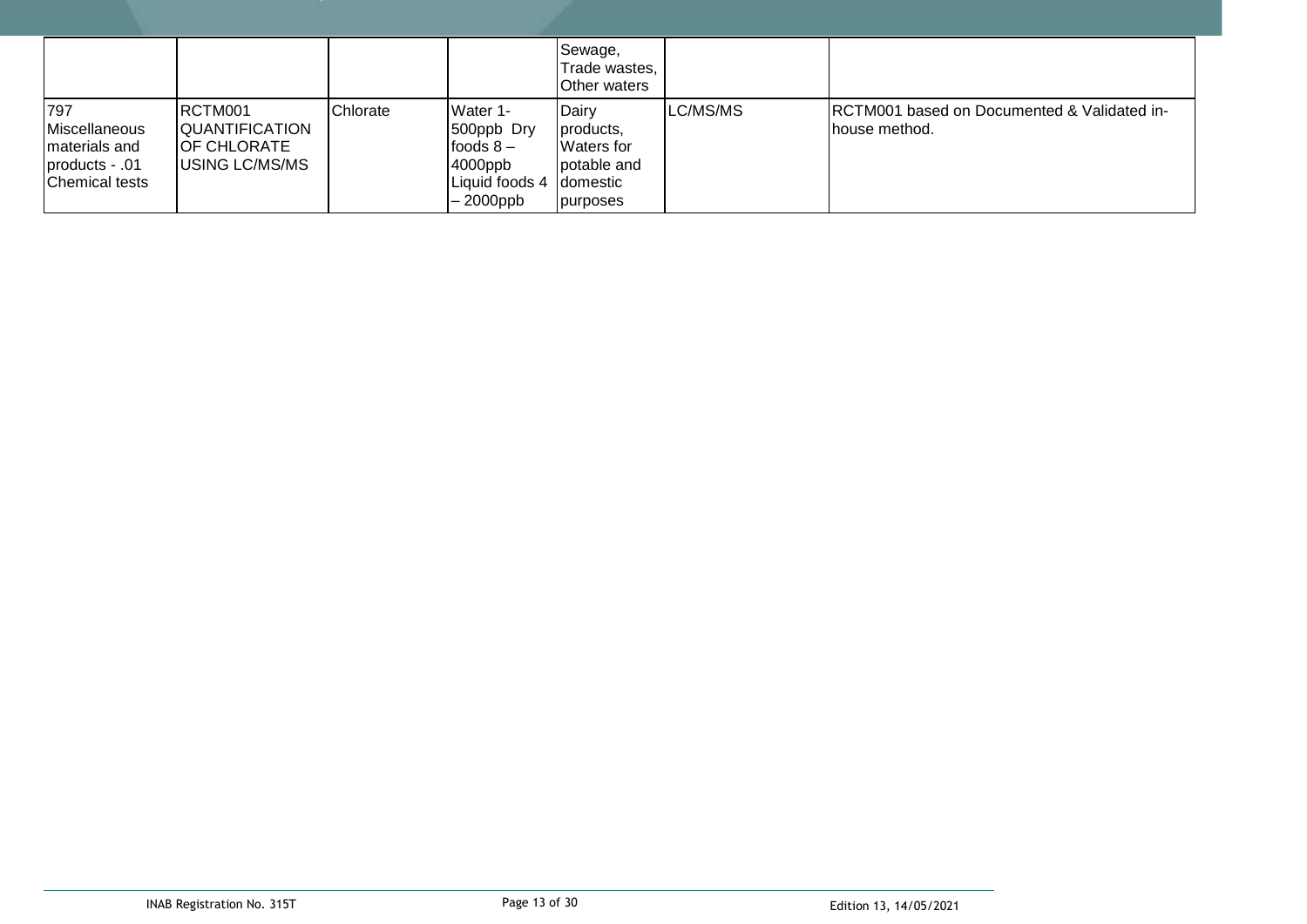### **Head Office**

### **Biological and Veterinary Testing**

**Category: A**

| <b>Biology/veterinary field -</b><br><b>Tests</b>                                                                                                       | <b>Test name</b>                                                                                        | <b>Technique</b>                                                                                                                                                                                                                                                                                                                                                                                                                                                | <b>Matrix</b>                                                                                                                                                                                                                                                                                                                | <b>Equipment</b>              | <b>Std. reference</b>            |  |
|---------------------------------------------------------------------------------------------------------------------------------------------------------|---------------------------------------------------------------------------------------------------------|-----------------------------------------------------------------------------------------------------------------------------------------------------------------------------------------------------------------------------------------------------------------------------------------------------------------------------------------------------------------------------------------------------------------------------------------------------------------|------------------------------------------------------------------------------------------------------------------------------------------------------------------------------------------------------------------------------------------------------------------------------------------------------------------------------|-------------------------------|----------------------------------|--|
| 803 Culture of organisms<br>in liquid or agar based<br>culture media with visual<br>or instrument monitoring<br>for growth - .01 Culture of<br>bacteria | <b>BTM002 DETECTION OF</b><br><b>ANTIBIOTIC RESIDUES -</b><br>THE SIX PLATE TEST                        | Screening test for the<br>presence of<br>antibacterial residues<br>in animal tissues<br>Includes identification<br>of specific<br>antibacterial residues<br>Cefaclor (MRL 100<br>$\mu$ g/kg)<br>Cefotaxime (MRL<br>100 µg/kg)<br>Enrofloxacin (MRL<br>100 µg/kg)<br>Penicillin G (MRL 50<br>$\mu$ g/kg)<br>Streptomycin (MRL<br>500 µg/kg)<br><b>Sulphadiazine (MRL</b><br>100 µg/kg)<br>- Tetracycline (MRL<br>100 µg/kg)<br>- Tylosin (MRL 100<br>$\mu$ g/kg) | Kidney and muscle<br>tissue (Bovine/ Ovine/<br>Porcine/Poultry)                                                                                                                                                                                                                                                              | SIX-PLATE TEST USDA MLG 34.03 |                                  |  |
|                                                                                                                                                         | MTM001 DETECTION OF<br>SALMONELLA SPP BY A<br><b>SELECTIVE</b><br><b>ENRICHMENT</b><br><b>TECHNIQUE</b> | <b>Isolation of</b><br>Salmonella spp. is<br>performed by pre-<br>enrichment, followed<br>by selective<br>enrichment in two<br>different broths and<br>plating on to two<br>different selective<br>agars.                                                                                                                                                                                                                                                       | Dairy products, Egg and N/A<br>egg products, Meat and<br>meat products, game<br>and poultry, Fish,<br>shellfish and molluscs,<br>Fats and oils, Soups,<br>broths and sauces,<br>Cereals and bakery<br>products, Fruit and<br>vegetables, Herbs and<br>spices, Non-alcoholic<br>beverages, Alcoholic<br>beverages (other than |                               | ISO 6579-1:2017<br>Amd. 1: 2020. |  |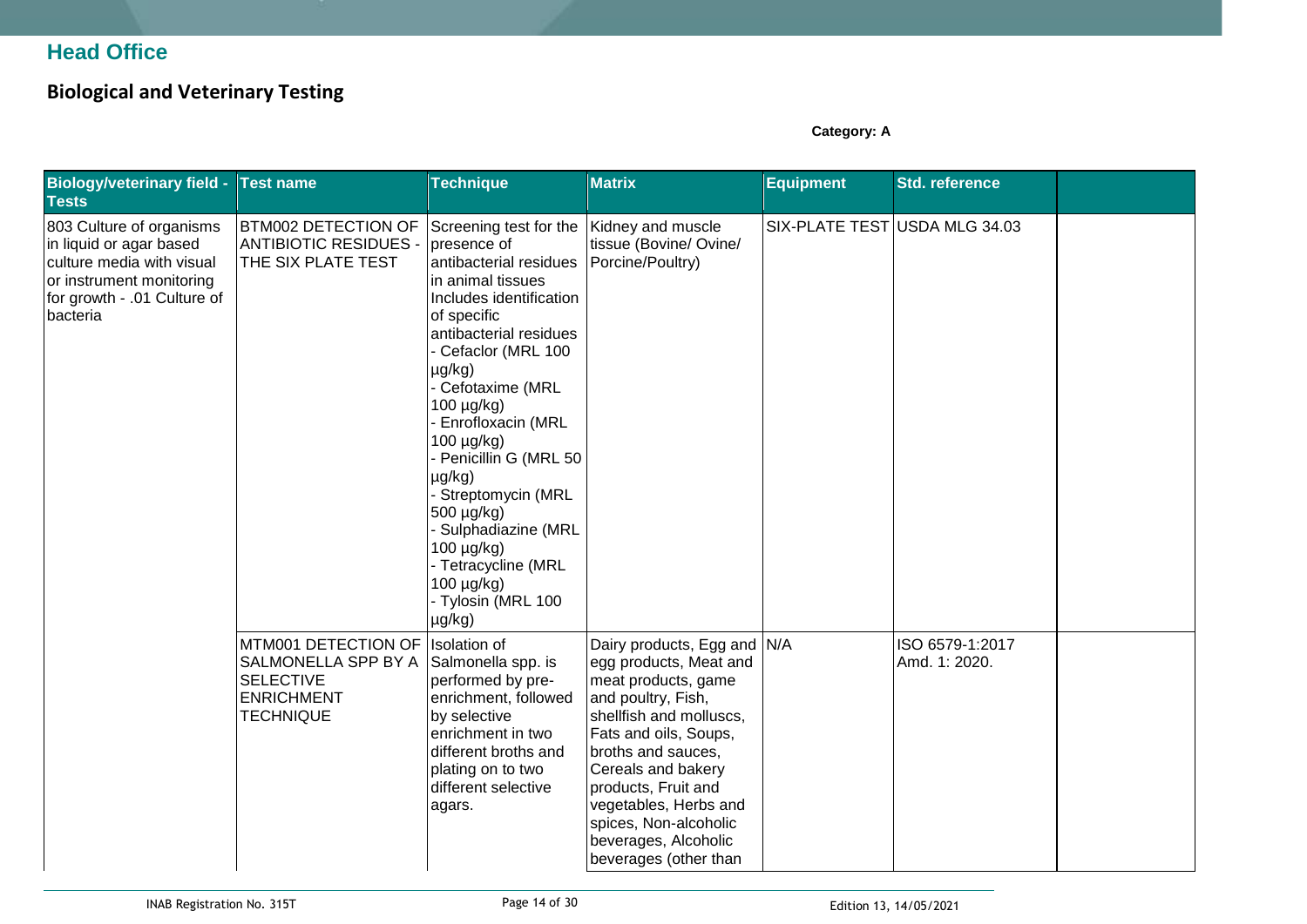|                                                                                    |                                                                                                                                                                                                                                                                                                               | wine), Ices and<br>desserts, Confectionery,<br>Nuts and nut products,<br>snacks, Prepared<br>dishes, Pet foods,<br>Animal feeds. Meat<br>Surfaces, Product<br>contact surfaces,<br>Surfaces, Additives.                                                                                                                                                                                                                                                                                                        |                                     |  |
|------------------------------------------------------------------------------------|---------------------------------------------------------------------------------------------------------------------------------------------------------------------------------------------------------------------------------------------------------------------------------------------------------------|----------------------------------------------------------------------------------------------------------------------------------------------------------------------------------------------------------------------------------------------------------------------------------------------------------------------------------------------------------------------------------------------------------------------------------------------------------------------------------------------------------------|-------------------------------------|--|
| MTM004 DETECTION OF<br>LISTERIA SPP                                                | A double selective<br>enrichment process is<br>followed by plating<br>onto chromogenic<br>agar and Listeria<br>selective agar (Oxford Fats and oils, Soups,<br>formulation).                                                                                                                                  | Dairy products, Egg and N/A<br>egg products, Meat and<br>meat products, game<br>and poultry, Fish,<br>shellfish and molluscs,<br>broths and sauces,<br>Cereals and bakery<br>products, Fruit and<br>vegetables, Herbs and<br>spices, Non-alcoholic<br>beverages, Alcoholic<br>beverages (other than<br>wine), Ices and<br>desserts, Confectionery,<br>Nuts and nut products,<br>snacks, Prepared<br>dishes, Pet foods,<br>Animal feeds, Meat<br>Surfaces, Product<br>contact surfaces,<br>Surfaces, Additives. | ISO 11290-1:2017                    |  |
| MTM010 ENUMERATION<br>OF MICRO-ORGANISMS:<br><b>AEROBIC COLONY</b><br><b>COUNT</b> | Enumeration of the<br>viable organisms<br>present in a food<br>sample, by the<br>preparation of<br>dilutions followed by a Fats and oils, Soups,<br>plate count at 30°C<br>for 48 hours<br>(MTM010A) or 30°C<br>for 72 hours<br>(MTM010B).<br>This test can be<br>referred to as the<br>aerobic colony count, | Dairy products, Egg and N/A<br>egg products, Meat and<br>meat products, game<br>and poultry, Fish,<br>shellfish and molluscs,<br>broths and sauces,<br>Cereals and bakery<br>products, Fruit and<br>vegetables, Herbs and<br>spices, Non-alcoholic<br>beverages, Alcoholic<br>beverages (other than<br>wine), Ices and<br>desserts, Confectionery,                                                                                                                                                             | MTM010 based on<br>ISO 4833-1:2013. |  |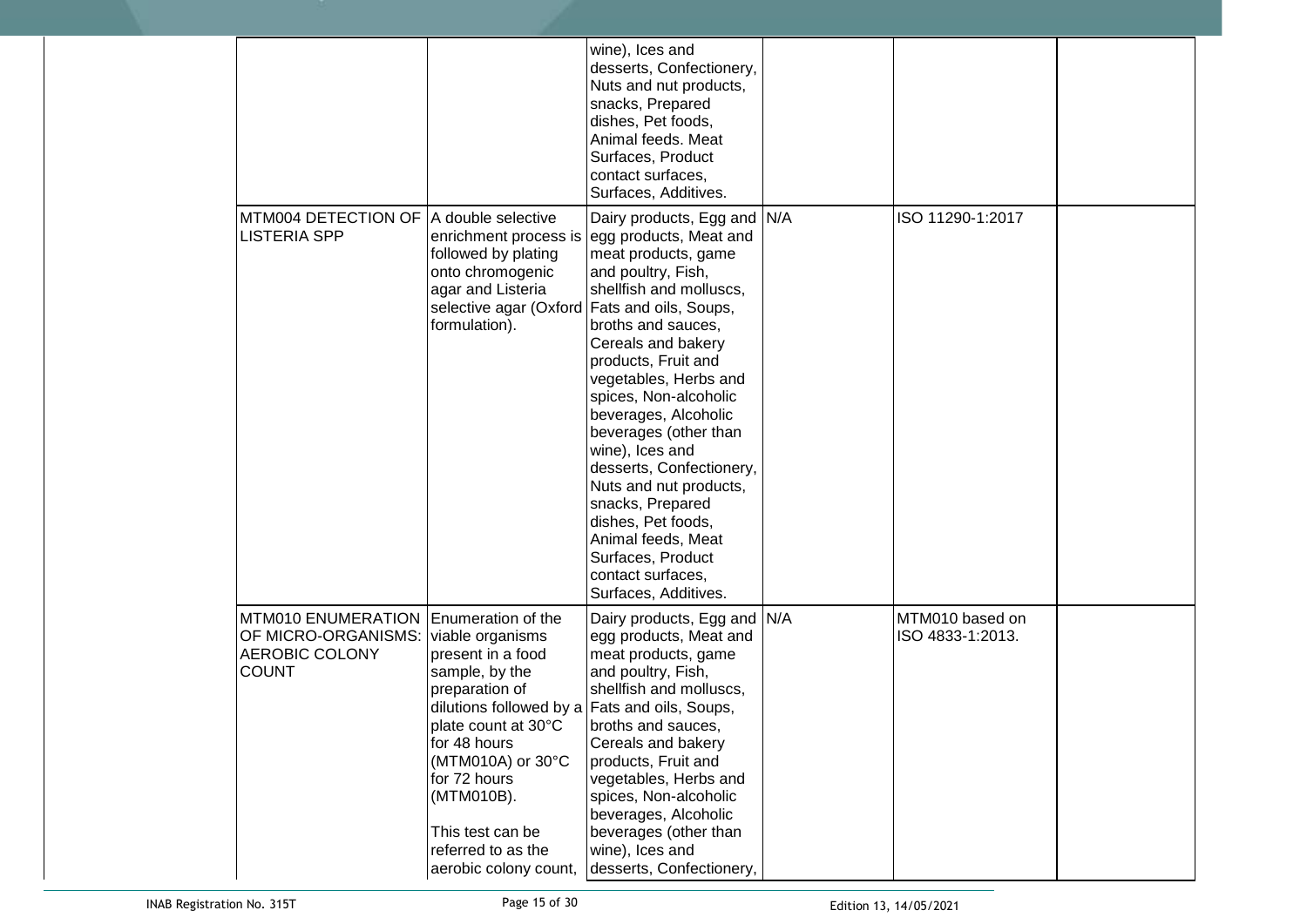|                                                                                      | total viable count or<br>total plate count.                                                                                                                                                                 | Nuts and nut products,<br>snacks, Prepared<br>dishes, Pet foods,<br>Animal feeds, Meat<br>Surfaces, Product<br>contact surfaces.<br>Surfaces, Additives.                                                                                                                                                                                                                                                                                                                                                                                |                  |  |
|--------------------------------------------------------------------------------------|-------------------------------------------------------------------------------------------------------------------------------------------------------------------------------------------------------------|-----------------------------------------------------------------------------------------------------------------------------------------------------------------------------------------------------------------------------------------------------------------------------------------------------------------------------------------------------------------------------------------------------------------------------------------------------------------------------------------------------------------------------------------|------------------|--|
| <b>MTM011 ENUMERATION</b><br>OF PRESUMPTIVE<br>ENTEROBACTERIACEAE Enterobacteriaceae | Enumeration of<br>presumptive<br>organisms using a<br>selective medium<br>(VRBGA).<br>Characteristic<br>colonies are counted<br>after 24 hours<br>incubation at 37°C<br>(foods) or 30°C<br>(dairy).         | Dairy products, Egg and N/A<br>egg products, Meat and<br>meat products, game<br>and poultry, Fish,<br>shellfish and molluscs,<br>Fats and oils, Soups,<br>broths and sauces,<br>Cereals and bakery<br>products, Fruit and<br>vegetables, Herbs and<br>spices, Non-alcoholic<br>beverages, Alcoholic<br>beverages (other than<br>wine), Ices and<br>desserts, Confectionery,<br>Nuts and nut products,<br>snacks, Prepared<br>dishes, Pet foods,<br>Animal feeds, Meat<br>Surfaces, Product<br>contact surfaces,<br>Surfaces, Additives. | ISO 21528-2:2017 |  |
| MTM012 ENUMERATION<br>OF PRESUMPTIVE<br><b>COLIFORMS</b>                             | Enumeration of<br>presumptive Coliform<br>organisms using a<br>selective medium<br>(VRBA).<br>Characteristic<br>colonies are counted<br>after 24 hours<br>incubation at 37°C<br>(foods) or 30°C<br>(dairy). | Dairy products, Egg and N/A<br>egg products, Meat and<br>meat products, game<br>and poultry, Fish,<br>shellfish and molluscs,<br>Fats and oils, Soups,<br>broths and sauces,<br>Cereals and bakery<br>products, Fruit and<br>vegetables, Herbs and<br>spices, Non-alcoholic<br>beverages, Alcoholic<br>beverages (other than<br>wine), Ices and<br>desserts, Confectionery,<br>Nuts and nut products,<br>snacks, Prepared                                                                                                               | ISO 4832:2006    |  |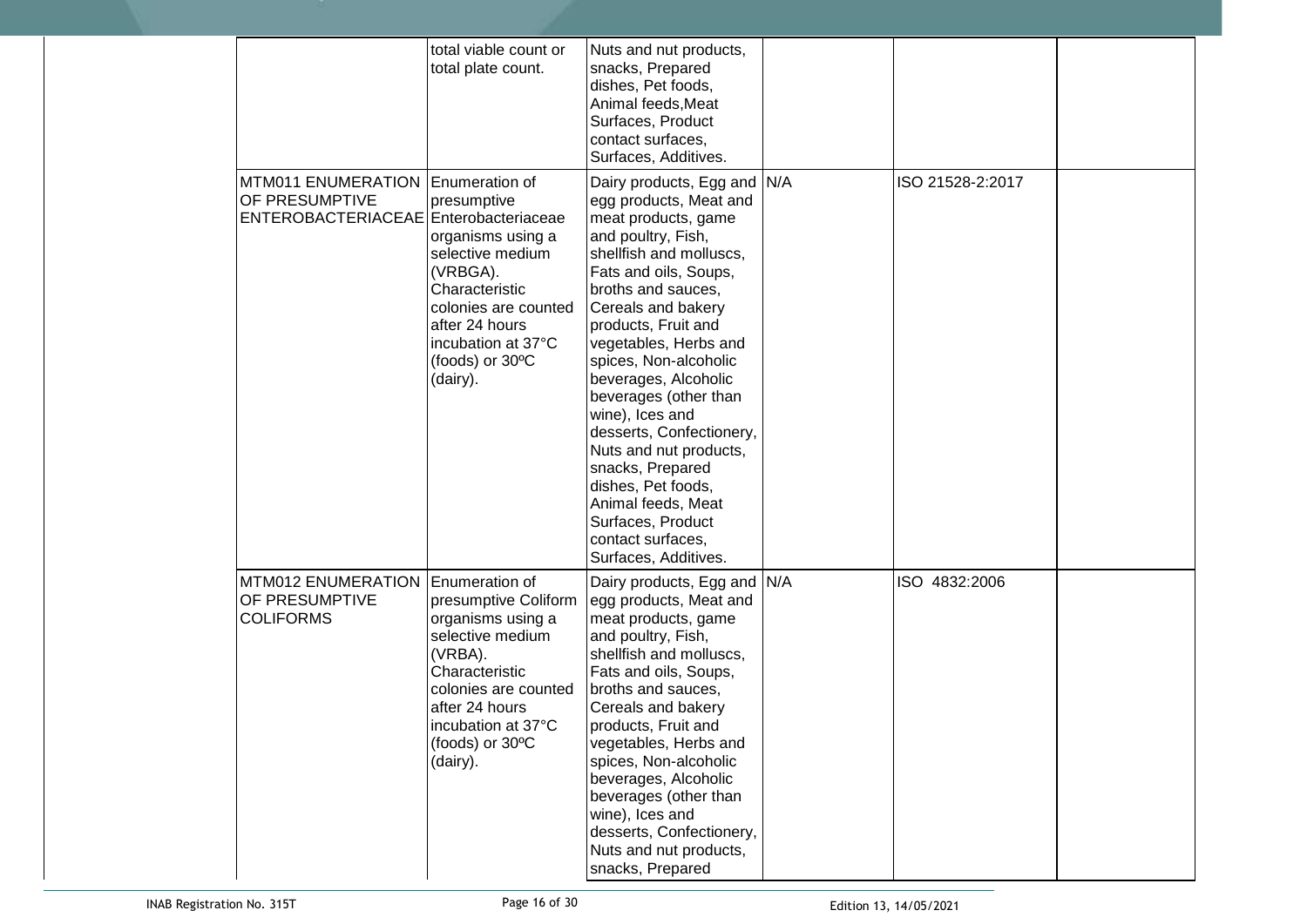|                                                                                                               |                                                                                                                                                                                                                                                                                                                                                                                                                                          | dishes, Pet foods,<br>Animal feeds, Meat<br>Surfaces, Product<br>contact surfaces,<br>Surfaces, Additives.                                                                                                                                                                                                                                                                                                                                                                                                  |     |                                         |  |
|---------------------------------------------------------------------------------------------------------------|------------------------------------------------------------------------------------------------------------------------------------------------------------------------------------------------------------------------------------------------------------------------------------------------------------------------------------------------------------------------------------------------------------------------------------------|-------------------------------------------------------------------------------------------------------------------------------------------------------------------------------------------------------------------------------------------------------------------------------------------------------------------------------------------------------------------------------------------------------------------------------------------------------------------------------------------------------------|-----|-----------------------------------------|--|
| MTM013 ENUMERATION<br>OF PRESUMPTIVE E.<br><b>COLI</b>                                                        | MTM013A:<br>Enumeration of<br>presumptive<br>Escherichia coli<br>organisms using a<br>selective medium<br>(TBX). Characteristic<br>colonies are counted<br>after 24 hours<br>incubation at 44°C.<br>MTM013B: in order to beverages, Alcoholic<br>detect stressed or<br>damaged organisms<br>a resuscitation<br>procedure is maybe<br>necessary<br>(Membrane onto<br>MMGA 37°C for 4<br>hours transferred to<br>TBX plate 44°C<br>24hrs). | Dairy products, Egg and<br>egg products, Meat and<br>meat products, game<br>and poultry, Fish,<br>shellfish and molluscs,<br>Fats and oils, Soups,<br>broths and sauces,<br>Cereals and bakery<br>products, Fruit and<br>vegetables, Herbs and<br>spices, Non-alcoholic<br>beverages (other than<br>wine), Ices and<br>desserts, Confectionery,<br>Nuts and nut products,<br>snacks, Prepared<br>dishes, Pet foods,<br>Animal feeds, Meat<br>Surfaces, Product<br>contact surfaces,<br>Surfaces, Additives. | N/A | ISO 16649-1:2018 &<br>ISO 16649-2:2001. |  |
| MTM014 ENUMERATION<br>AND CONFIRMATION OF enumeration of<br><b>COAGULASE POSITIVE</b><br><b>STAPHYLOCOCCI</b> | <b>Isolation</b> and<br>Staphylococcus<br>aureus using a<br>selective diagnostic<br>medium, with<br>confirmation using a<br>commercially<br>available latex test.                                                                                                                                                                                                                                                                        | Dairy products, Egg and N/A<br>egg products, Meat and<br>meat products, game<br>and poultry, Fish,<br>shellfish and molluscs.<br>Fats and oils, Soups,<br>broths and sauces,<br>Cereals and bakery<br>products, Fruit and<br>vegetables, Herbs and<br>spices, Non-alcoholic<br>beverages, Alcoholic<br>beverages (other than<br>wine), Ices and<br>desserts, Confectionery,<br>Nuts and nut products,<br>snacks, Prepared<br>dishes, Pet foods,                                                             |     | ISO 6888-1:999/Amd<br>2:2018.           |  |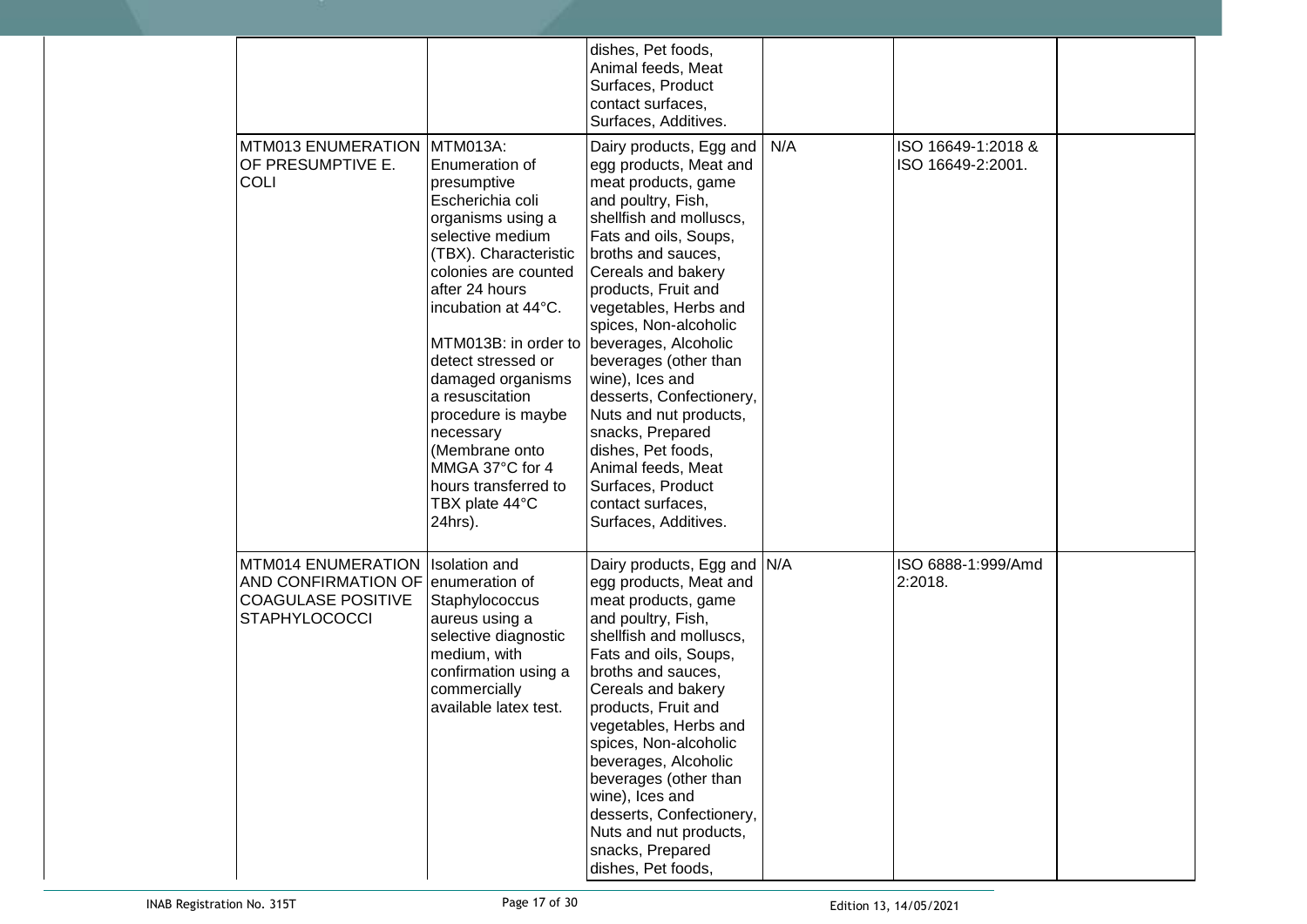|                                                                                            |                                                                                                                                                                                                                            | Animal feeds, Meat<br>Surfaces, Product<br>contact surfaces,<br>Surfaces, Additives.                                                                                                                                                                                                                                                                                                                                                                                                                                                    |                              |  |
|--------------------------------------------------------------------------------------------|----------------------------------------------------------------------------------------------------------------------------------------------------------------------------------------------------------------------------|-----------------------------------------------------------------------------------------------------------------------------------------------------------------------------------------------------------------------------------------------------------------------------------------------------------------------------------------------------------------------------------------------------------------------------------------------------------------------------------------------------------------------------------------|------------------------------|--|
| <b>MTM015 ENUMERATION</b><br>AND CONFIRMATION OF enumeration of<br><b>BACILLUS CEREUS.</b> | <b>Isolation</b> and<br>presumptive Bacillus<br>cereus using a<br>selective diagnostic<br>agar and a colony<br>count technique with<br>a confirmation stage<br>which uses a<br>haemolysis test.                            | Dairy products, Egg and N/A<br>egg products, Meat and<br>meat products, game<br>and poultry, Fish,<br>shellfish and molluscs,<br>Fats and oils, Soups,<br>broths and sauces,<br>Cereals and bakery<br>products, Fruit and<br>vegetables, Herbs and<br>spices, Non-alcoholic<br>beverages, Alcoholic<br>beverages (other than<br>wine), Ices and<br>desserts, Confectionery,<br>Nuts and nut products,<br>snacks, Prepared<br>dishes, Pet foods,<br>Animal feeds, Meat<br>Surfaces, Product<br>contact surfaces,<br>Surfaces, Additives. | ISO 7932:2004 Amd<br>1:2020. |  |
| <b>MTM016 ENUMERATION</b><br>OF LISTERIA<br>MONOCYTOGENES AND<br><b>LISTERIA SPP</b>       | <b>Isolation</b> and<br>enumeration of viable<br>confirmed Listeria spp<br>using a selective<br>diagnostic medium<br>and a colony count<br>technique, with<br>confirmation using<br>biochemical galleries<br>for Listeria. | Dairy products, Egg and N/A<br>egg products, Meat and<br>meat products, game<br>and poultry, Fish,<br>shellfish and molluscs,<br>Fats and oils, Soups,<br>broths and sauces,<br>Cereals and bakery<br>products, Fruit and<br>vegetables, Herbs and<br>spices, Non-alcoholic<br>beverages, Alcoholic<br>beverages (other than<br>wine), Ices and<br>desserts, Confectionery,<br>Nuts and nut products,<br>snacks, Prepared<br>dishes, Pet foods,<br>Animal feeds, Meat<br>Surfaces, Product                                              | ISO 11290-2:2017.            |  |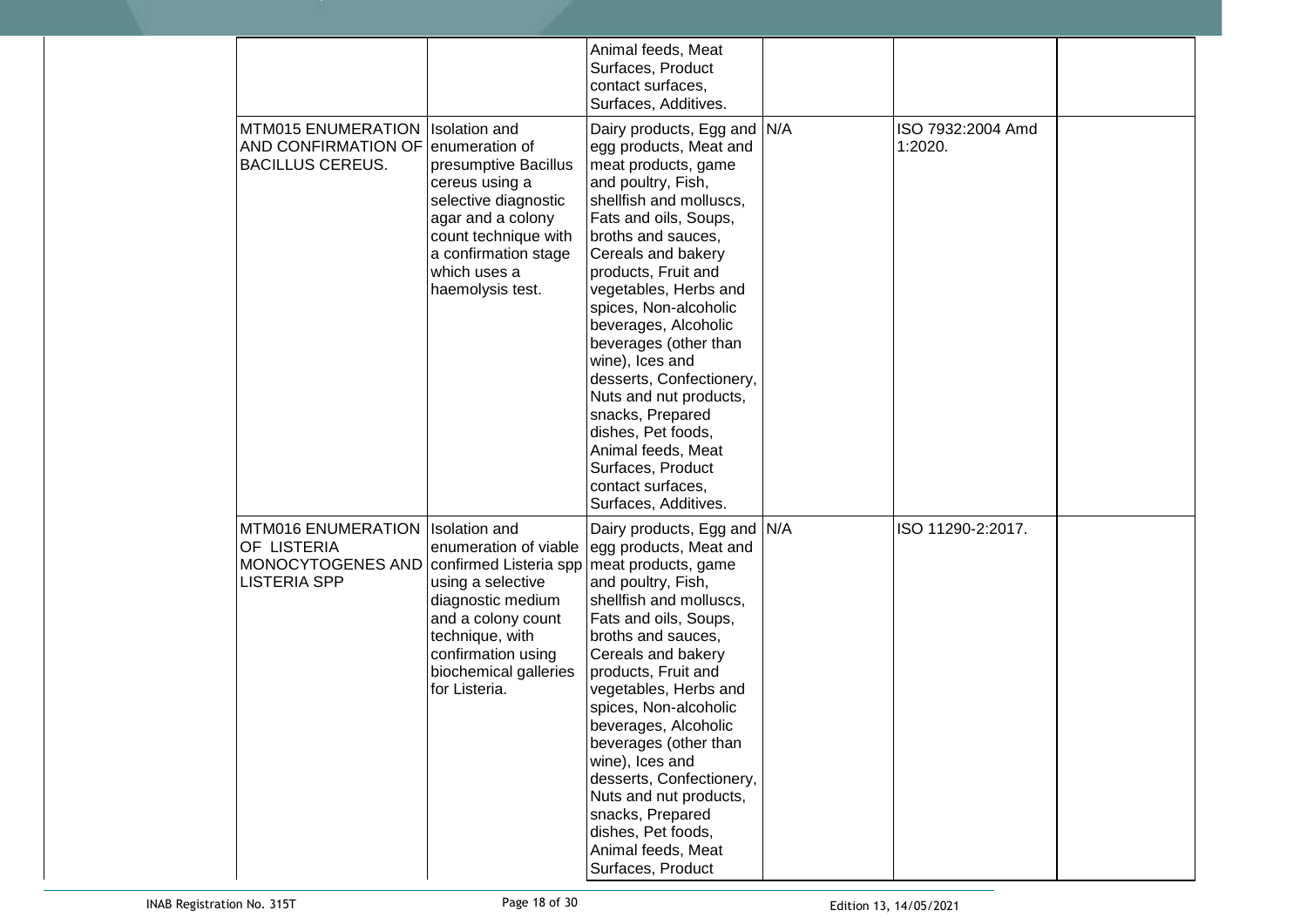|                                                                                           |                                                                                                                                                                                                                                                                                                                                         | contact surfaces,<br>Surfaces, Additives.                                                                                                                                                                                                                                                                                                                                                                                                                                                                                              |                |  |
|-------------------------------------------------------------------------------------------|-----------------------------------------------------------------------------------------------------------------------------------------------------------------------------------------------------------------------------------------------------------------------------------------------------------------------------------------|----------------------------------------------------------------------------------------------------------------------------------------------------------------------------------------------------------------------------------------------------------------------------------------------------------------------------------------------------------------------------------------------------------------------------------------------------------------------------------------------------------------------------------------|----------------|--|
| <b>MTM017 ENUMERATION</b><br>OF PRESUMPTIVE<br>PSEUDOMONAS SPP                            | Enumeration of<br>presumptive<br>Pseudomonas spp.<br>using a spread plate<br>technique.                                                                                                                                                                                                                                                 | Dairy products, Egg and N/A<br>egg products, Meat and<br>meat products, game<br>and poultry, Fish,<br>shellfish and molluscs,<br>Fats and oils, Soups,<br>broths and sauces,<br>Cereals and bakery<br>products, Fruit and<br>vegetables, Herbs and<br>spices, Non-alcoholic<br>beverages, Alcoholic<br>beverages (other than<br>wine), Ices and<br>desserts, Confectionery,<br>Nuts and nut products,<br>snacks, Prepared<br>dishes, Pet foods,<br>Animal feeds, Meat<br>Surfaces, Product<br>contact surfaces,<br>Surfaces, Additives | ISO 13720:2010 |  |
| MTM018 ENUMERATION<br><b>AND CONFIRMATION</b><br><b>CLOSTRIDIUM</b><br><b>PERFRINGENS</b> | <b>Isolation</b> and<br>enumeration of<br>presumptive<br>Clostridium<br>perfringens using a<br>selective diagnostic<br>medium. The<br>chromogenic reaction Cereals and bakery<br>relies on the reduction products, Fruit and<br>of Sulphite to<br>Sulphide which<br>colours the colonies<br>black in the specified<br>selective medium. | Dairy products, Egg and N/A<br>egg products, Meat and<br>meat products, game<br>and poultry, Fish,<br>shellfish and molluscs,<br>Fats and oils, Soups,<br>broths and sauces,<br>vegetables, Herbs and<br>spices, Non-alcoholic<br>beverages, Alcoholic<br>beverages (other than<br>wine), Ices and<br>desserts, Confectionery,<br>Nuts and nut products,<br>snacks, Prepared<br>dishes, Pet foods,<br>Animal feeds, Meat<br>Surfaces, Product<br>contact surfaces,<br>Surfaces, Additives.                                             | ISO 7937:2004  |  |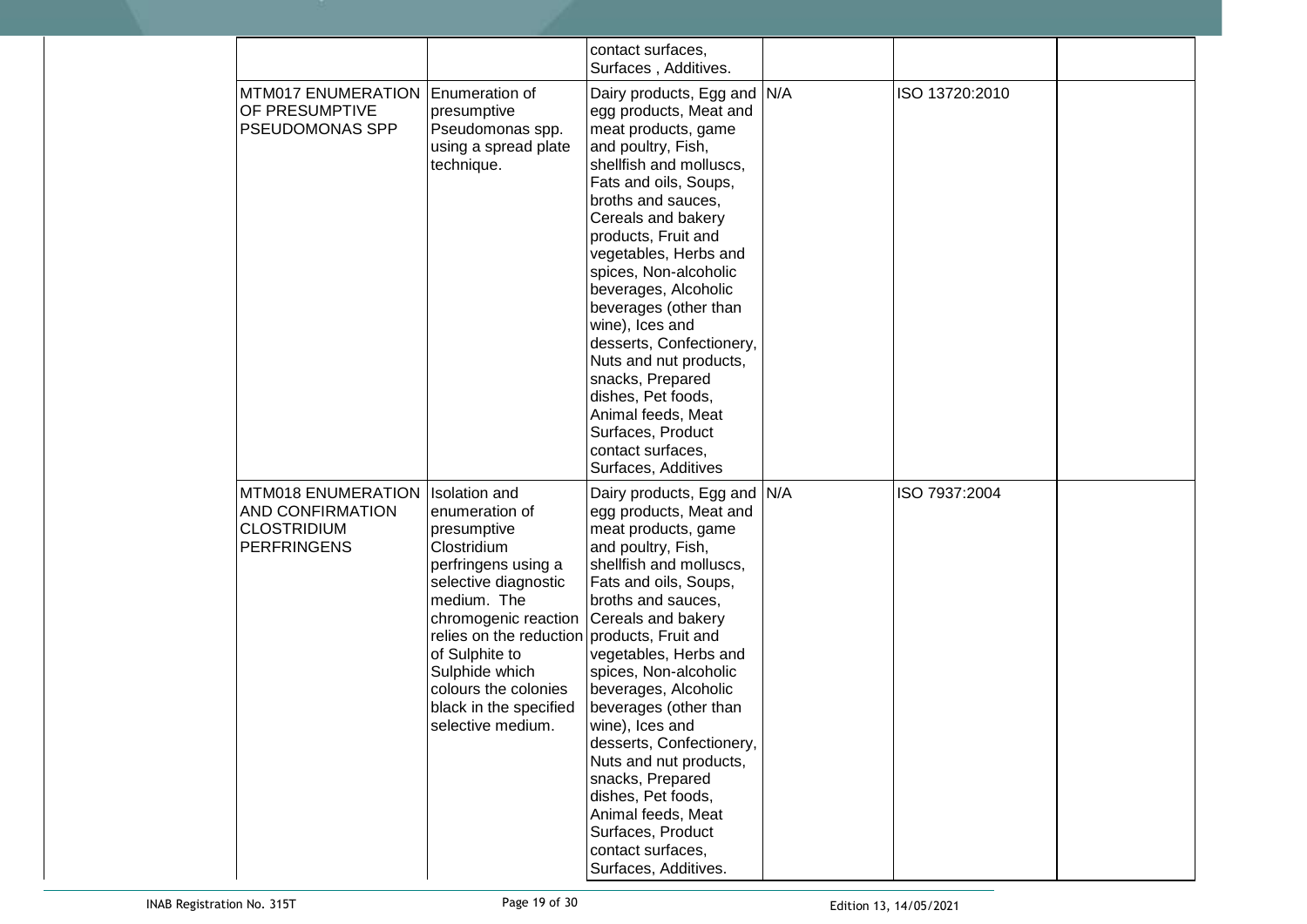| <b>MTM019 ENUMERATION</b><br>OF PRESUMPTIVE<br><b>LACTIC ACID BACTERIA</b>                             | Enumeration of Lactic Meat and meat<br>Acid Bacteria using a<br>selective medium<br>(MRS). Characteristic<br>colonies are counted<br>after 72 hours<br>incubation at 30°C.             | products, game and<br>poultry, Cereals and<br>bakery products,,<br>Prepared dishes,<br>Additives                                                                                                                                                                                                                                                                                                                                                                                                                                        | N/A | ISO 15214:1998                                            |  |
|--------------------------------------------------------------------------------------------------------|----------------------------------------------------------------------------------------------------------------------------------------------------------------------------------------|-----------------------------------------------------------------------------------------------------------------------------------------------------------------------------------------------------------------------------------------------------------------------------------------------------------------------------------------------------------------------------------------------------------------------------------------------------------------------------------------------------------------------------------------|-----|-----------------------------------------------------------|--|
| MTM020 ENUMERATION<br>OF PRESUMPTIVE<br><b>LACTOBACILLUS</b>                                           | A nutrient medium<br>with elective<br>properties is used to<br>culture lactic acid<br>bacteria, which<br>typically belong to the<br>genera Lactobacillus.                              | Meat and meat<br>products, game and<br>poultry, Cereals and<br>bakery products,,<br>Prepared dishes                                                                                                                                                                                                                                                                                                                                                                                                                                     | N/A | Validated &<br>Documented In-House<br>Test Method.        |  |
| MTM021 ENUMERATION<br>OF PRESUMPTIVE<br><b>FAECAL</b><br><b>STREPTOCOCCI</b><br>(ENTEROCOCCI)          | <b>Isolation</b> and<br>enumeration of<br>Faecal Streptococci<br>using a pour plate<br>technique with a<br>selective diagnostic<br>medium.                                             | Dairy products, Egg and N/A<br>egg products, Meat and<br>meat products, game<br>and poultry, Fish,<br>shellfish and molluscs,<br>Fats and oils, Soups,<br>broths and sauces,<br>Cereals and bakery<br>products, Fruit and<br>vegetables, Herbs and<br>spices, Non-alcoholic<br>beverages, Alcoholic<br>beverages (other than<br>wine), Ices and<br>desserts, Confectionery,<br>Nuts and nut products,<br>snacks, Prepared<br>dishes, Pet foods,<br>Animal feeds, Meat<br>Surfaces, Product<br>contact surfaces,<br>Surfaces, Additives. |     | <b>BS 4285 Section 3.11</b><br>(1985).                    |  |
| MTM024 ENUMERATION Test volumes of water Waters - Potable water,<br>OF COLONY COUNT IN<br><b>WATER</b> | sample are mixed<br>with molten Yeast<br><b>Extract Agar in Petri</b><br>dishes. After<br>incubation under<br>specified conditions a<br>count is made of the<br>colonies that develop. | Waters - Industral,<br>Waters - Trade Waste,<br><b>Waters - Swimming</b><br>pools and spas, Waters<br><b>Environmental water</b>                                                                                                                                                                                                                                                                                                                                                                                                        | N/A | The Microbiology of<br>Drinking Water (2020)<br>- Part 7. |  |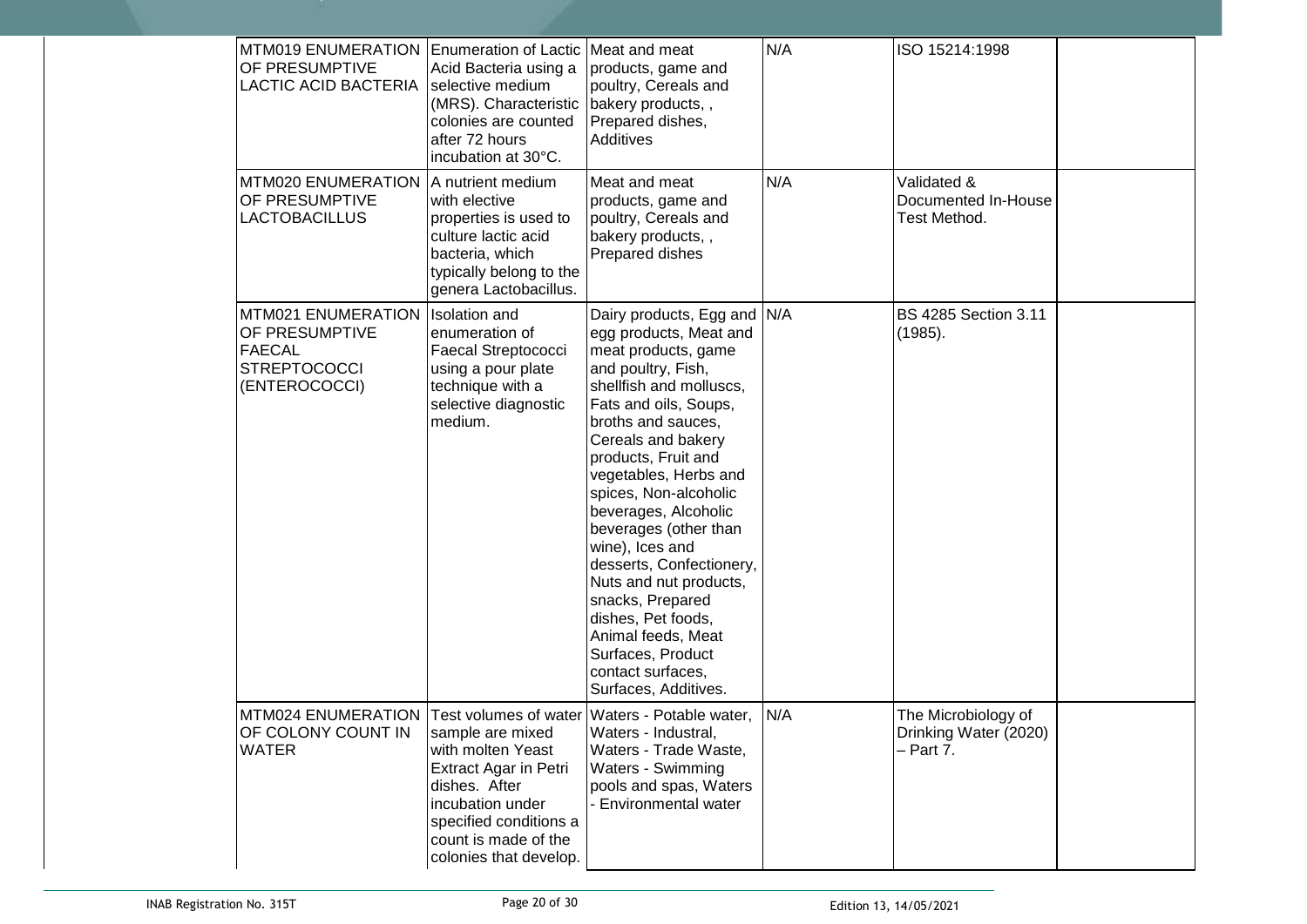| MTM025 ENUMERATION<br>AND CONFIRMATION OF on a membrane filter<br><b>COLIFORMS AND E.</b><br><b>COLI IN WATER</b>                                   | medium. Isolation of<br>colonies is followed<br>by confirmation tests.                                                                                                                                                                                                                     | Isolation of organisms Waters - Potable water,<br>Waters - Industrial,<br>placed on MLGA agar Waters - Trade Waste,<br>Waters - Swimming<br>pools and spas, Waters<br>- Environmental water | N/A  | The Microbiology of<br>Drinking Water (2016)<br>- Part 4. |
|-----------------------------------------------------------------------------------------------------------------------------------------------------|--------------------------------------------------------------------------------------------------------------------------------------------------------------------------------------------------------------------------------------------------------------------------------------------|---------------------------------------------------------------------------------------------------------------------------------------------------------------------------------------------|------|-----------------------------------------------------------|
| MTM026 ENUMERATION<br>AND CONFIRMATION OF on the filtration of a<br><b>PSEUDOMONAS</b><br>AERUGINOSA IN WATER a membrane followed Waters - Swimming | This method is based<br>by incubation on a<br>selective, diagnostic<br>medium.                                                                                                                                                                                                             | Waters - Potable water,<br>Waters - Industrial,<br>water sample through   Waters - Trade Waste,<br>pools and spas, Waters<br>- Environmental water                                          | N/A. | The Microbiology of<br>Drinking Water (2010)<br>- Part 8. |
| MTM027 ENUMERATION<br>AND CONFIRMATION OF Sample through a<br><b>ENTEROCOCCI IN</b><br><b>WATER</b>                                                 | Filtration of a water<br>membrane followed<br>by incubation on a<br>selective diagnostic<br>medium.                                                                                                                                                                                        | Waters - Potable water,<br>Waters - Industrial,<br>Waters - Trade Waste,<br>Waters - Swimming<br>pools and spas, Waters<br>- Environmental water                                            | N/A  | The Microbiology of<br>Drinking Water (2012)<br>- Part 5  |
| MTM028 ENUMERATION<br>AND CONFIRMATION OF on the filtration of a<br><b>CLOSTRIDIUM</b><br>PERFRINGENS IN<br><b>WATER</b>                            | This method is based<br>a membrane followed<br>by incubation on a<br>selective, diagnostic<br>medium under<br>anaerobic conditions<br>with subsequent<br>confirmation, if<br>required. This method<br>will enumerate both<br>vegetative cells and<br>spores of Clostridium<br>perfringens. | Waters - Potable water,<br>Waters - Industrial,<br>water sample through Waters - Trade Waste,<br>Waters - Swimming<br>pools and spas, Waters<br><b>Environmental water</b>                  | N/A  | The Microbiology of<br>Drinking Water (2020)<br>- Part 6. |
| MTM029 ANALYSIS OF<br><b>WATER FOR TOTAL</b><br><b>VIABLE COUNT</b><br>(HTM2030)                                                                    | Enumeration of<br>mesophilic aerobic<br>have specialised<br>nutritional<br>requirements.                                                                                                                                                                                                   | Waters - Potable water,<br>Waters - Industrial,<br>bacteria which do not   Waters - Trade Waste,<br>Waters - Swimming<br>pools and spas, Waters<br>- Environmental water                    | N/A  | <b>Health Technical</b><br>Memorandum 2030                |
| MTM030 ENUMERATION<br>OF MICRO-ORGANISMS:<br>ANAEROBIC COLONY<br><b>COUNT</b>                                                                       | Enumeration of<br>anaerobic micro-<br>organism present in a<br>food sample, by the<br>preparation of                                                                                                                                                                                       | Meat and meat<br>products, game and<br>poultry, Prepared<br>dishes, Dairy Lab                                                                                                               | N/A  | Documented,<br>validated In-House<br>Method               |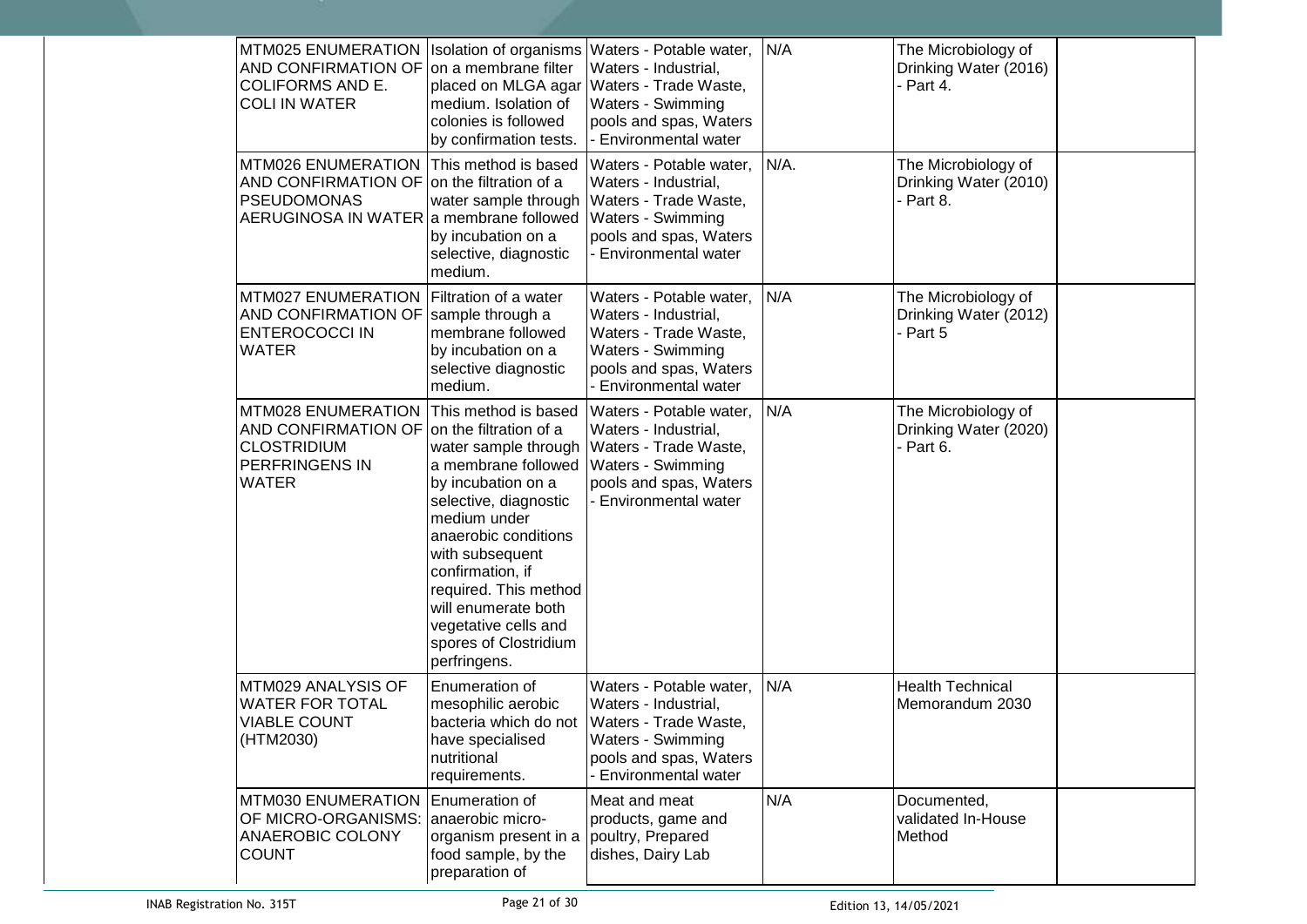|                                                                                                                                                        | dilutions followed by a<br>plate count incubated<br>anaerobically @ 30°C<br>for 48 hours.                                                                                                                 |                                                                                                                                                                                                                                                                                                                                                                                                                           |     |                                                                                                  |  |
|--------------------------------------------------------------------------------------------------------------------------------------------------------|-----------------------------------------------------------------------------------------------------------------------------------------------------------------------------------------------------------|---------------------------------------------------------------------------------------------------------------------------------------------------------------------------------------------------------------------------------------------------------------------------------------------------------------------------------------------------------------------------------------------------------------------------|-----|--------------------------------------------------------------------------------------------------|--|
| MTM031 DETECTION OF<br><b>COLIFORMS</b>                                                                                                                | Sample suspensions<br>are inoculated into<br>LTB and incubated at<br>37±1.0°C for 24±2<br>hours. Results are<br>expressed as<br>Coliforms Detected or<br>Not Detected in 1g.                              | Meat and meat<br>products, game and<br>poultry, Prepared<br>dishes, Dairy Products                                                                                                                                                                                                                                                                                                                                        | N/A | ISO 4831:2006                                                                                    |  |
| MTM033 DETECTION OF<br><b>SALMONELLA SPP</b><br><b>FROM CARCASS</b><br>SWABS USING AN USDA<br><b>COMPLIANT METHOD</b>                                  | <b>Isolation</b> of<br>Salmonella spp. is<br>performed by pre-<br>enrichment, followed<br>by selective<br>enrichment in two<br>different broths and<br>plating on to two<br>different selective<br>agars. | Meat Surfaces, Product<br>contact surfaces                                                                                                                                                                                                                                                                                                                                                                                | N/A | MLG 4.10.                                                                                        |  |
| <b>MTM034 ENUMERATION</b><br>OF COLIFORMS AND<br><b>ESCHERICHIA COLI IN</b><br><b>CARCASS SWABS</b><br><b>USING AN USDA</b><br><b>COMPLIANT METHOD</b> | Enumeration of<br>confirmed numbers of contact surfaces<br>Coliforms and<br>Escherichia coli,<br>using 3M™<br>Petrifilm™.                                                                                 | Meat Surfaces, Product                                                                                                                                                                                                                                                                                                                                                                                                    | N/A | <b>Association of Official</b><br><b>Analytical Chemists</b><br>(AOAC) Official<br>Method 998.08 |  |
| MTM036 DETECTION OF<br><b>LISTERIA SPP USING</b><br><b>ALOA® ONE DAY</b><br><b>METHOD</b>                                                              | The ALOA® ONE<br>DAY method<br>comprises a<br>chromogenic agar<br>medium (ALOA®)<br>which allows<br>detection of Listeria<br>spp.                                                                         | Dairy products, Egg and N/A<br>egg products, Meat and<br>meat products, game<br>and poultry, Fish,<br>shellfish and molluscs,<br>Fats and oils, Soups,<br>broths and sauces,<br>Cereals and bakery<br>products, Fruit and<br>vegetables, Herbs and<br>spices, Non-alcoholic<br>beverages, Alcoholic<br>beverages (other than<br>wine), Ices and<br>desserts, Confectionery,<br>Nuts and nut products,<br>snacks, Prepared |     | <b>AFNOR VALIDATION</b><br>Certificate N° AES<br>10/3-09/00                                      |  |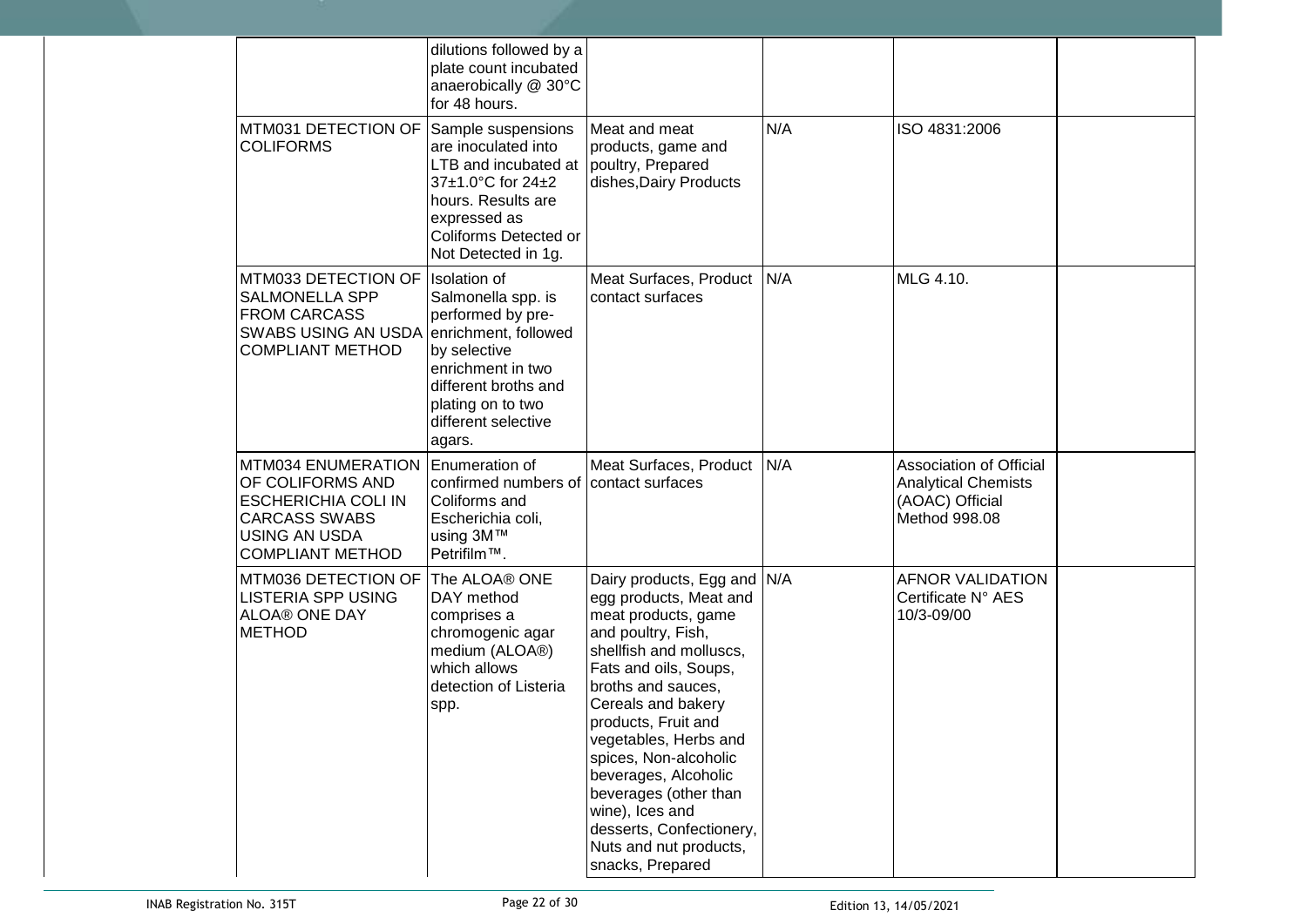|                                                                                                                              |                                                                                                                                                                                 | dishes, Pet foods,<br>Animal feeds, Surfaces,<br>Additives, Meat<br>surfaces, Product<br>contact surfaces.                                                                                                                                                                  |     |                                                                                                                |  |
|------------------------------------------------------------------------------------------------------------------------------|---------------------------------------------------------------------------------------------------------------------------------------------------------------------------------|-----------------------------------------------------------------------------------------------------------------------------------------------------------------------------------------------------------------------------------------------------------------------------|-----|----------------------------------------------------------------------------------------------------------------|--|
| MTM039 -<br><b>ENUMERATION OF</b><br>THERMODURIC MICRO-<br><b>ORGANISMS</b>                                                  | Enumeration of the<br>thermoduric micro-<br>organisms in food<br>samples, by the<br>preparation of<br>dilutions followed by a<br>plate count at 30°C<br>for 72 hours.           | Dairy Products                                                                                                                                                                                                                                                              | N/A | BS 4285-3.2:1991                                                                                               |  |
| MTM040 DETECTION<br>AND CONFIRMATION OF<br>CRONOBACTER SPP.<br>(FORMERLY<br><b>ENTEROBACTER</b><br>SAKAZAKII)                | RAPID'Sakazakii is a<br>selective<br>chromogenic medium game and poultry,<br>used for the detection<br>of Cronobacter spp.<br>(formerly<br>Enterobacter<br>sakazakii).          | Dairy products, Meat<br>and meat products,<br>Prepared dishes,<br>Surfaces.                                                                                                                                                                                                 | N/A | <b>AFNOR Validation</b><br>Certificate N° BRD<br>07/22-05/12.                                                  |  |
| <b>MTM041 ENUMERATION</b><br>OF CAMPYLOBACTER<br><b>SPECIES</b>                                                              | <b>Enumeration and</b><br>confirmation of<br>thermophilic<br>Campylobacter spp in<br>foods. The procedure<br>involves the direct<br>inoculation onto<br>selective culture agar. | Meat and meat<br>products, game and<br>poultry,                                                                                                                                                                                                                             | N/A | ISO 10272-2:2017                                                                                               |  |
| <b>MTM043 ENUMERATION</b><br>OF PRESUMPTIVE E.<br><b>COLI USING MOST</b><br><b>PROBABLE NUMBER -</b><br><b>MPN TECHNIQUE</b> | MPN MMGM 37°C for Fish, Shellfish and<br>24hr±2hr.                                                                                                                              | molluscs                                                                                                                                                                                                                                                                    | N/A | ISO/TS 16649-3<br>:2015, Corrected<br>version 2016-12-15.                                                      |  |
| MTM045 - DETECTION<br>OF LISTERIA SPP USING PrecisTM method<br>OXOID PRECIS™<br><b>METHOD</b>                                | The OXOID Listeria<br>comprises a<br>chromogenic agar<br>medium (BrillianceTM<br>Listeria Agar) which<br>allows detection of<br>Listeria spp.                                   | Dairy products, Egg and N/A<br>egg products, Meat and<br>meat products, game<br>and poultry, Fish,<br>shellfish and molluscs,<br>Fats and oils, Soups,<br>broths and sauces,<br>Cereals and bakery<br>products, Fruit and<br>vegetables, Herbs and<br>spices, Non-alcoholic |     | <b>OXOID Listeria</b><br>PrecisTM (Detection)<br><b>AFNOR VALIDATION</b><br>Certificate No UNI<br>03/04-04/05. |  |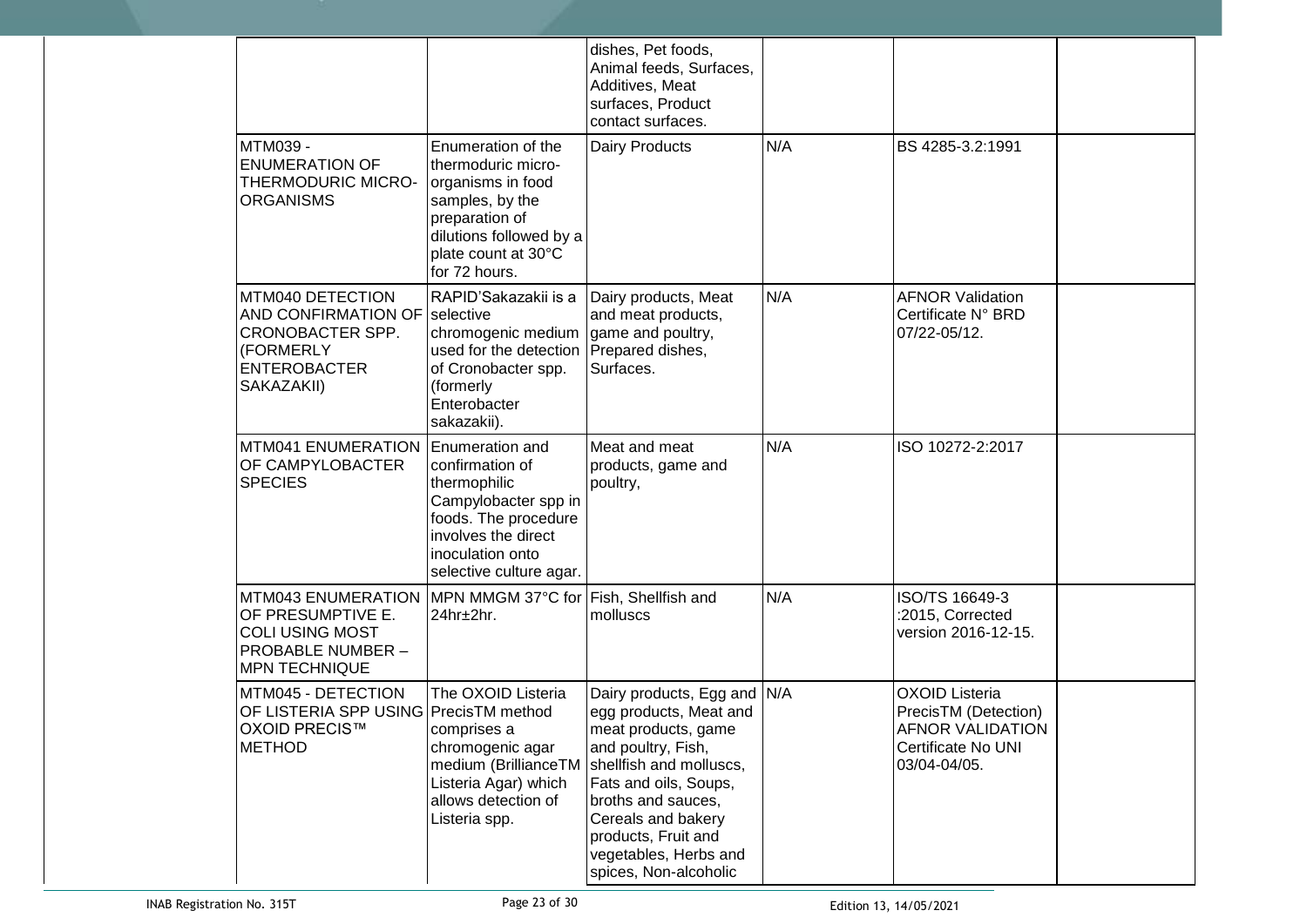|                                                                                                    |                                                                                                                | beverages, Alcoholic<br>beverages (other than<br>wine), Ices and<br>desserts, Confectionery,<br>Nuts and nut products,<br>snacks, Prepared<br>dishes, Pet foods,<br>Animal feeds, Meat<br>Surfaces, Product<br>contact surfaces,<br>Surfaces, Additives. |                                                              |  |
|----------------------------------------------------------------------------------------------------|----------------------------------------------------------------------------------------------------------------|----------------------------------------------------------------------------------------------------------------------------------------------------------------------------------------------------------------------------------------------------------|--------------------------------------------------------------|--|
| MTM048 ENUMERATION<br>OF PRESUMPTIVE<br>SULPHITE REDUCING<br><b>BACTERIA / CLOSTRIDIA</b>          | Iron Sulphite agar for<br>48 hrs.                                                                              | 37°C Pour plate using Dairy products, Meat and N/A<br>meat products, game<br>and poultry, Soups,<br>broths and sauces,<br>Prepared dishes,<br>Surfaces, Dairy Lab                                                                                        | ISO 15213:2003.                                              |  |
| MTM053 DETECTION OF Pre-enrichment in<br><b>CLOSTRIDIUM</b><br><b>PERFRINGENS</b>                  | CMM (24 hrs at<br>37°C), streak onto<br>TSC agar and<br>incubate<br>anaerobically (22 hrs,<br>$37^{\circ}$ C). | Dairy products, Meat and N/A<br>meat products, game<br>and poultry, Soups,<br>broths and sauces,<br>Prepared dishes,<br>Surfaces, Dairy Lab,<br><b>Additives</b>                                                                                         | <b>Practical Food</b><br>Microbiology Third<br>Edition 2003. |  |
| MTM053 DETECTION OF<br>SULPHITE REDUCING<br><b>CLOSTRIDIA</b>                                      |                                                                                                                | Dairy products, Meat and N/A<br>meat products, game<br>and poultry, Soups,<br>broths and sauces,<br>Prepared dishes,<br>Surfaces, Dairy Lab                                                                                                              | <b>Practical Food</b><br>Microbiology Third<br>Edition 2003. |  |
| MTM054 DETECTION OF MPN LSUB 37°C for<br><b>PRESUMPTIVE</b><br><b>ESCHERICHIA COLI</b>             | 24hr±2hr.                                                                                                      | Dairy products, Meat and N/A.<br>meat products, game<br>and poultry, Soups,<br>broths and sauces,<br>Prepared dishes,<br>Surfaces, Dairy Lab,<br>Additives                                                                                               | ISO 7251:2005.                                               |  |
| MTM055 DETECTION OF $ (BPW) 37^{\circ}C$ for 18 $\pm 2$<br>ENTEROBACTERIACEAE hours, inoculated to | (EE broth) incubated<br>37°C for 24±2 hours.                                                                   | Dairy products, Meat and N/A<br>meat products, game<br>and poultry, Soups,<br>broths and sauces,<br>Prepared dishes,<br>Surfaces, Dairy Lab                                                                                                              | ISO 21528-1:2017                                             |  |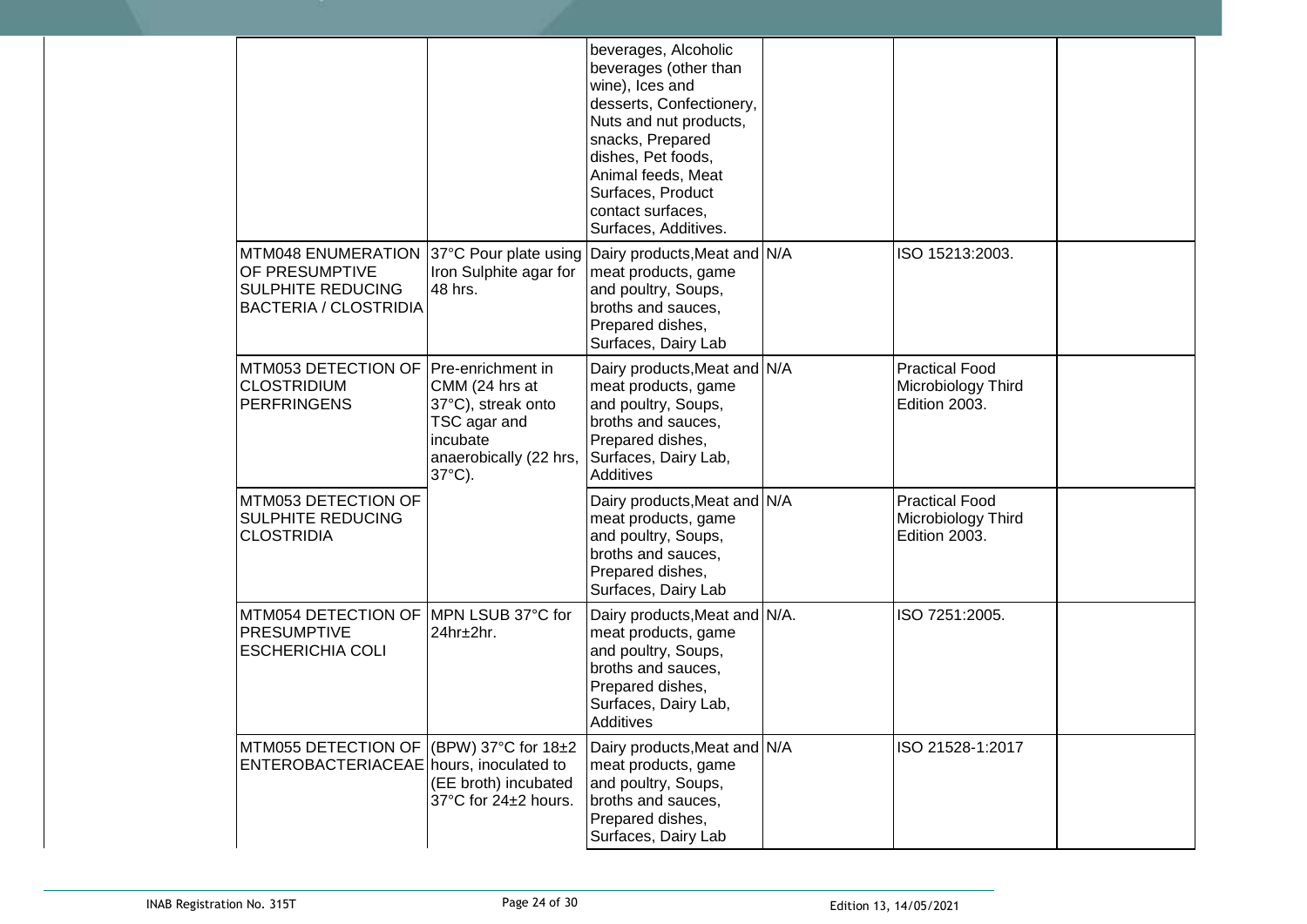| MTM059 DETECTION<br>AND CONFIRMATION OF<br>CRONOBACTER SPP.                                                                    | <b>Isolation</b> of<br>Cronobacter spp. is<br>performed by pre-<br>enrichment, followed<br>by selective<br>enrichment and<br>plating on to selective<br>chromogenic agar.<br>Confirmation on of<br>any presumptive<br>Cronobacter spp. is<br>by biochemical<br>testing. | Dairy Products, Product N/A<br>contact surfaces,<br><b>Surfaces</b>                                                                                                                                                                                                                                                                                                                                                                             |      | ISO 22964:2017                                                      |  |
|--------------------------------------------------------------------------------------------------------------------------------|-------------------------------------------------------------------------------------------------------------------------------------------------------------------------------------------------------------------------------------------------------------------------|-------------------------------------------------------------------------------------------------------------------------------------------------------------------------------------------------------------------------------------------------------------------------------------------------------------------------------------------------------------------------------------------------------------------------------------------------|------|---------------------------------------------------------------------|--|
| MTM060 ENUMERATION<br>OF COAGULASE<br><b>POSITIVE</b><br><b>STAPHYLOCOCCI</b><br>USING RABBIT PLAZMA<br><b>FIBRINOGEN AGAR</b> | Plate count RPF agar<br>at 37°C for 18 - 24hrs<br>hours.                                                                                                                                                                                                                | Dairy products                                                                                                                                                                                                                                                                                                                                                                                                                                  | N/A  | ISO 6888-2:1999                                                     |  |
| <b>MTM061 ENUMERATION</b><br>OF YEAST AND MOULD<br>IN MIK AND MILK<br><b>PRODUCTS</b>                                          | Plate count at 25°C<br>OGYE.                                                                                                                                                                                                                                            | Dairy products                                                                                                                                                                                                                                                                                                                                                                                                                                  | TN/A | ISO 6611:2004.                                                      |  |
| MTM062 DETECTION<br>OF COAGULASE<br><b>POSITIVE</b><br><b>STAPHYLOCOCCI</b>                                                    | MPN GACB 37°C for<br>48 hours.                                                                                                                                                                                                                                          | Dairy Products, Prepared N/A.<br>dishes, Additives                                                                                                                                                                                                                                                                                                                                                                                              |      | ISO 6888-3:2003.                                                    |  |
| MTM063 DETECTION OF<br><b>SALMONELLA SPP</b><br>USING BIO-RAD RAPID'<br><b>CULTURE METHOD</b>                                  | Bio-Rad RAPID'<br>Salmonella method.                                                                                                                                                                                                                                    | Dairy products, Egg and N/A<br>egg products, Meat and<br>meat products, game<br>and poultry, Fish,<br>shellfish and molluscs,<br>Fats and oils, Soups,<br>broths and sauces,<br>Cereals and bakery<br>products, Fruit and<br>vegetables, Herbs and<br>spices, Non-alcoholic<br>beverages, Alcoholic<br>beverages (other than<br>wine), Ices and<br>desserts, Confectionery,<br>Nuts and nut products,<br>snacks, Prepared<br>dishes, Pet foods, |      | <b>AFNOR VALIDATION</b><br>Certificate N° BRD:<br>$07/11 - 12/05$ . |  |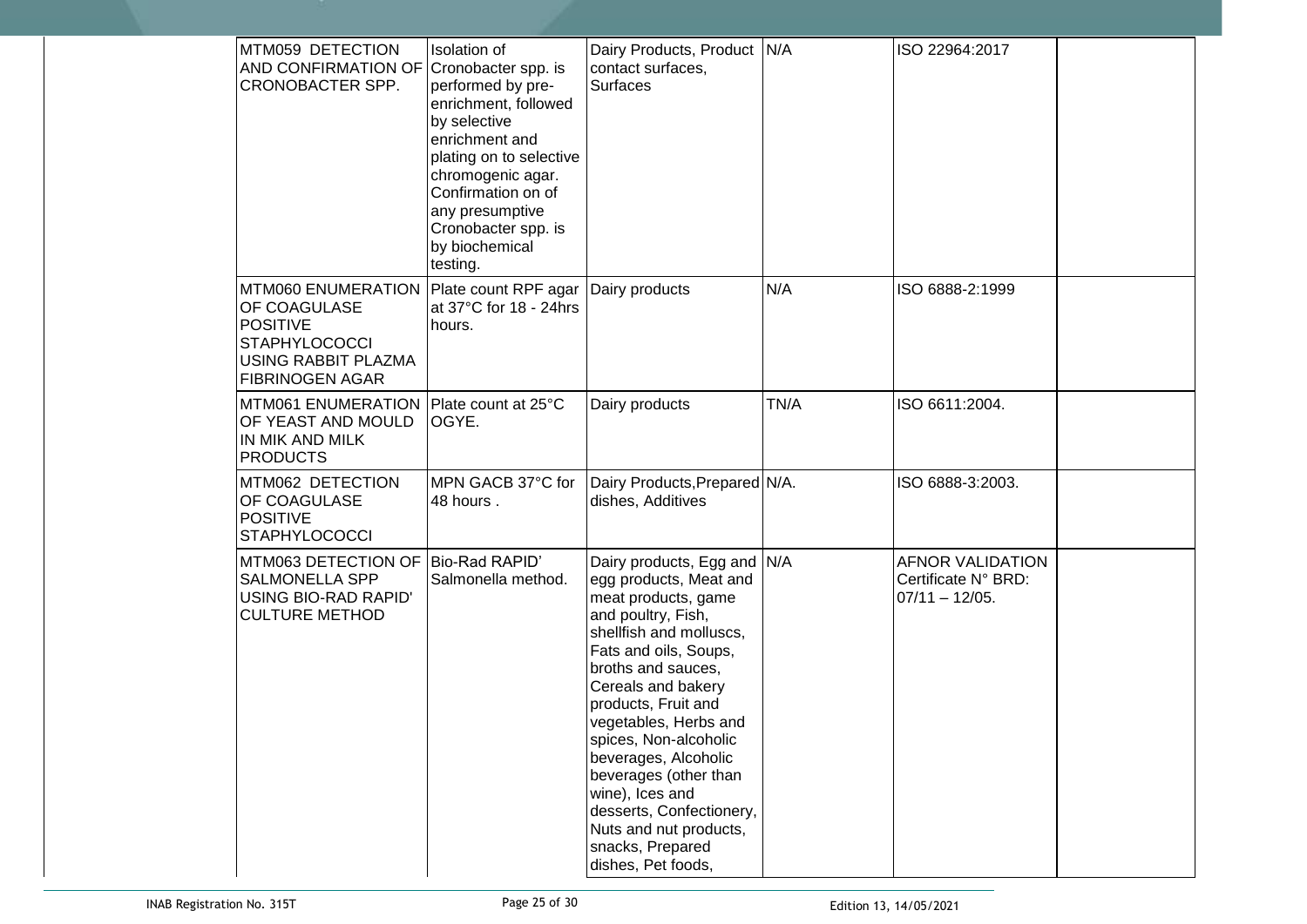|                                                                                                                                                      |                                                                                                                                                            |                                                                                                                                                                                                                                                                                     | Animal feeds,<br>Additives, Meat<br>Surfaces, Product<br>contact surfaces,<br>Surfaces                                                                                                                                                                                                                                                                                                                                                                                                                            |     |                                 |  |
|------------------------------------------------------------------------------------------------------------------------------------------------------|------------------------------------------------------------------------------------------------------------------------------------------------------------|-------------------------------------------------------------------------------------------------------------------------------------------------------------------------------------------------------------------------------------------------------------------------------------|-------------------------------------------------------------------------------------------------------------------------------------------------------------------------------------------------------------------------------------------------------------------------------------------------------------------------------------------------------------------------------------------------------------------------------------------------------------------------------------------------------------------|-----|---------------------------------|--|
|                                                                                                                                                      | MTM064 ENUMERATION 3M Petrifilm RYM 25-<br>OF PRESUMPTIVE<br>YEAST AND MOULD IN<br>FOOD BY 3M PETRIFILM<br><b>RAPID METHOD</b>                             | 28°C for 60 hours.                                                                                                                                                                                                                                                                  | Dairy Products, Meat<br>and meat products,<br>game and<br>poultry, Surfaces, Product<br>contact surfaces                                                                                                                                                                                                                                                                                                                                                                                                          | N/A | AFNOR No. 3M 01/13<br>$-07/14.$ |  |
| 803 Culture of organisms<br>in liquid or agar based<br>culture media with visual<br>or instrument monitoring<br>for growth - .02 Culture of<br>fungi | MTM022 ENUMERATION Enumeration of<br>OF PRESUMPTIVE<br>YEAST AND MOULD IN<br>FOOD AND SWABS<br>WITH AN Aw GREATER<br><b>THAN 0.95</b>                      | yeasts and moulds in<br>products which have<br>a water activity of<br>greater than 0.95<br>(eggs, meat, dairy<br>products (except milk broths and sauces,<br>powder), fruits,<br>vegetables, fresh<br>pastes etc.) and in<br>swab samples by<br>means of a colony<br>count at 25°C. | Dairy products, Egg and N/A<br>egg products, Meat and<br>meat products, game<br>and poultry, Fish,<br>shellfish and molluscs,<br>Fats and oils, Soups,<br>Cereals and bakery<br>products, Fruit and<br>vegetables, Herbs and<br>spices, Non-alcoholic<br>beverages, Alcoholic<br>beverages (other than<br>wine), Ices and<br>desserts, Confectionery,<br>Nuts and nut products,<br>snacks, Prepared<br>dishes, Pet foods,<br>Animal feeds, Meat<br>Surfaces, Product<br>contact surfaces,<br>Surfaces, Additives. |     | ISO 21527-1:2008                |  |
|                                                                                                                                                      | MTM023 ENUMERATION<br>OF PRESUMPTIVE<br>YEAST AND MOULD IN<br>FOOD WITH AN Aw LESS a water activity of less and poultry, Fish,<br>THAN OR EQUAL TO<br>0.95 | Enumeration of<br>yeasts & moulds in<br>products which have<br>than or equal to 0.95<br>(dry fruits, cakes,<br>dried meat, salted<br>fish, grains, cereals & Cereals and bakery<br>cereal products) by<br>means of a colony<br>count at 25°C.                                       | Dairy products, Egg and N/A<br>egg products, Meat and<br>meat products, game<br>shellfish and molluscs,<br>Fats and oils, Soups,<br>broths and sauces,<br>products, Fruit and<br>vegetables, Herbs and<br>spices, Non-alcoholic<br>beverages, Alcoholic<br>beverages (other than                                                                                                                                                                                                                                  |     | ISO 21527-2:2008                |  |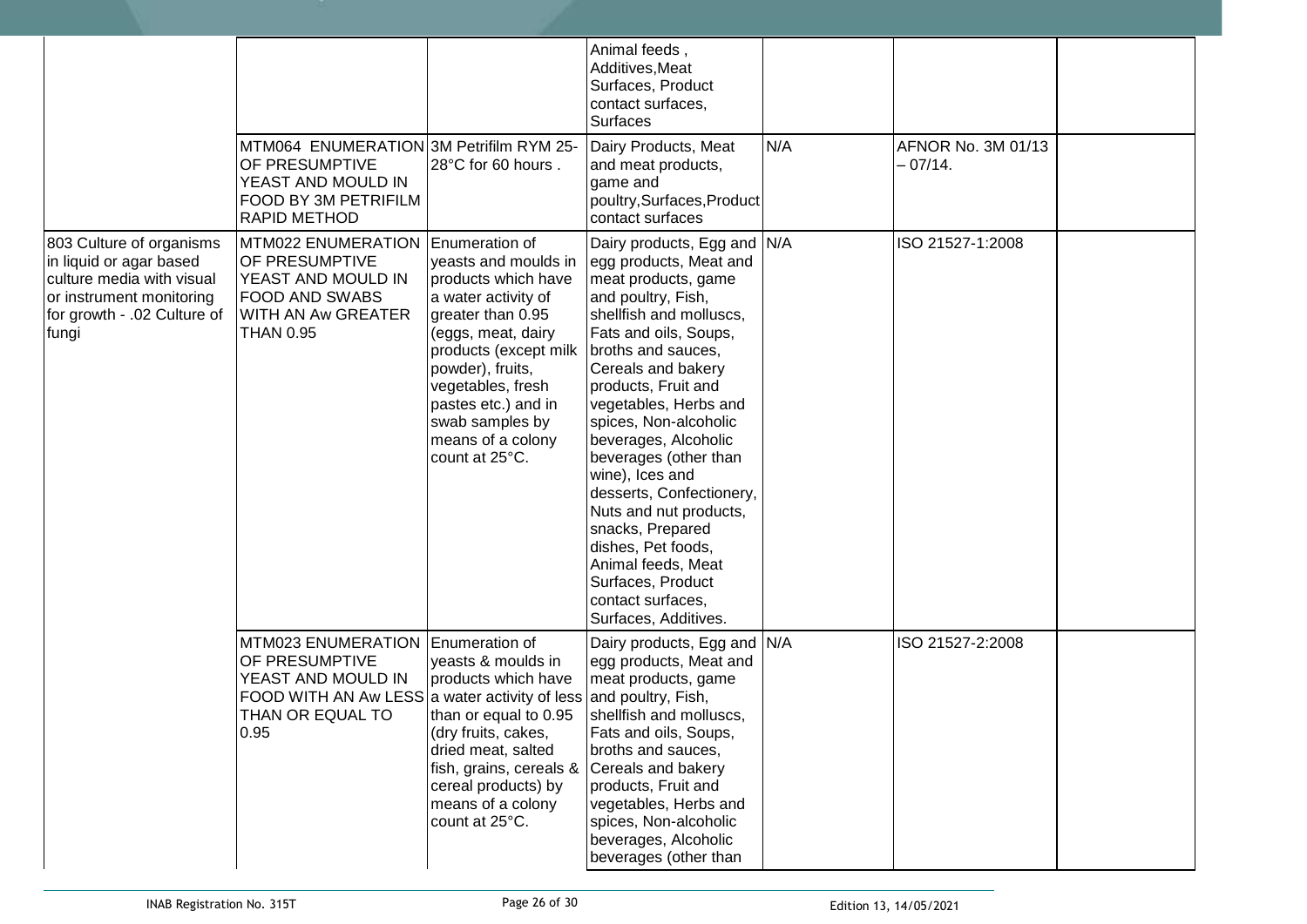| 804 Detection of bacterial,<br>parasite, viral or fungal                                                                                                                                                             | MTM035 DETECTION OF<br>E. COLI 0157 USING                                                      | <b>BIOMERIEUX</b><br>VIDAS® UP E. coli                                                    | wine), Ices and<br>desserts, Confectionery,<br>Nuts and nut products,<br>snacks, Prepared<br>dishes, Pet foods,<br>Animal feeds, Additives.<br>Meat and meat<br>products, game and                                                                                                                                                                                                                                                                                                                                                      | N/A | <b>AFNOR VALIDATION</b><br>Certificate N° BIO                                                                       |  |
|----------------------------------------------------------------------------------------------------------------------------------------------------------------------------------------------------------------------|------------------------------------------------------------------------------------------------|-------------------------------------------------------------------------------------------|-----------------------------------------------------------------------------------------------------------------------------------------------------------------------------------------------------------------------------------------------------------------------------------------------------------------------------------------------------------------------------------------------------------------------------------------------------------------------------------------------------------------------------------------|-----|---------------------------------------------------------------------------------------------------------------------|--|
| antigens using specific<br>antibodies and appropriate<br>techniques - .03 Enzyme<br>immunoassay,                                                                                                                     | <b>VIDAS® UP</b>                                                                               | O157 (including H7)<br>(ECPT).                                                            | poultry                                                                                                                                                                                                                                                                                                                                                                                                                                                                                                                                 |     | 12/25-05/09                                                                                                         |  |
| 804 Detection of bacterial,<br>parasite, viral or fungal<br>antigens using specific<br>antibodies and appropriate REVEAL® TEST<br>techniques - .04<br>Immunochromatographic<br>methods,                              | MTM009 DETECTION<br>AND CONFIRMATION OF O157:H7 Test<br>E. COLI 0157:H7 USING<br><b>SYSTEM</b> | Reveal ® E. coli<br>System.                                                               | Dairy products, Egg and N/A<br>egg products, Meat and<br>meat products, game<br>and poultry, Fish,<br>shellfish and molluscs,<br>Fats and oils, Soups,<br>broths and sauces,<br>Cereals and bakery<br>products, Fruit and<br>vegetables, Herbs and<br>spices, Non-alcoholic<br>beverages, Alcoholic<br>beverages (other than<br>wine), Ices and<br>desserts, Confectionery,<br>Nuts and nut products,<br>snacks, Prepared<br>dishes, Pet foods,<br>Animal feeds, Meat<br>Surfaces, Product<br>contact surfaces,<br>Surfaces, Additives. |     | The Reveal ® E. Coli<br>O157:H7 Test<br>Systems are AOAC<br>Official Methods No.<br>2000.13 (8 hour<br>enrichment). |  |
| 805 Detection and/or<br>identification of bacterial,<br>parasite, fungal and viral<br>nucleic acids using<br>appropriate techniques -<br>.03 Nucleic acid<br>amplification tests, CE<br>marked commercial<br>systems | MTM037 DETECTION OF<br><b>SALMONELLA SPP</b><br>USING REAL-TIME PCR                            | The iQ-Check<br>Salmonella II kit is a<br>test based on gene<br>amplification and<br>PCR. | Dairy products, Egg and N/A<br>egg products, Meat and<br>meat products, game<br>and poultry, Fish,<br>detection by real-time shellfish and molluscs,<br>Fats and oils, Soups,<br>broths and sauces,<br>Cereals and bakery<br>products, Fruit and<br>vegetables, Herbs and<br>spices, Non-alcoholic                                                                                                                                                                                                                                      |     | <b>AFNOR Validation</b><br>Certificate<br>$N^{\circ}$<br>BRD 07/06-07/04                                            |  |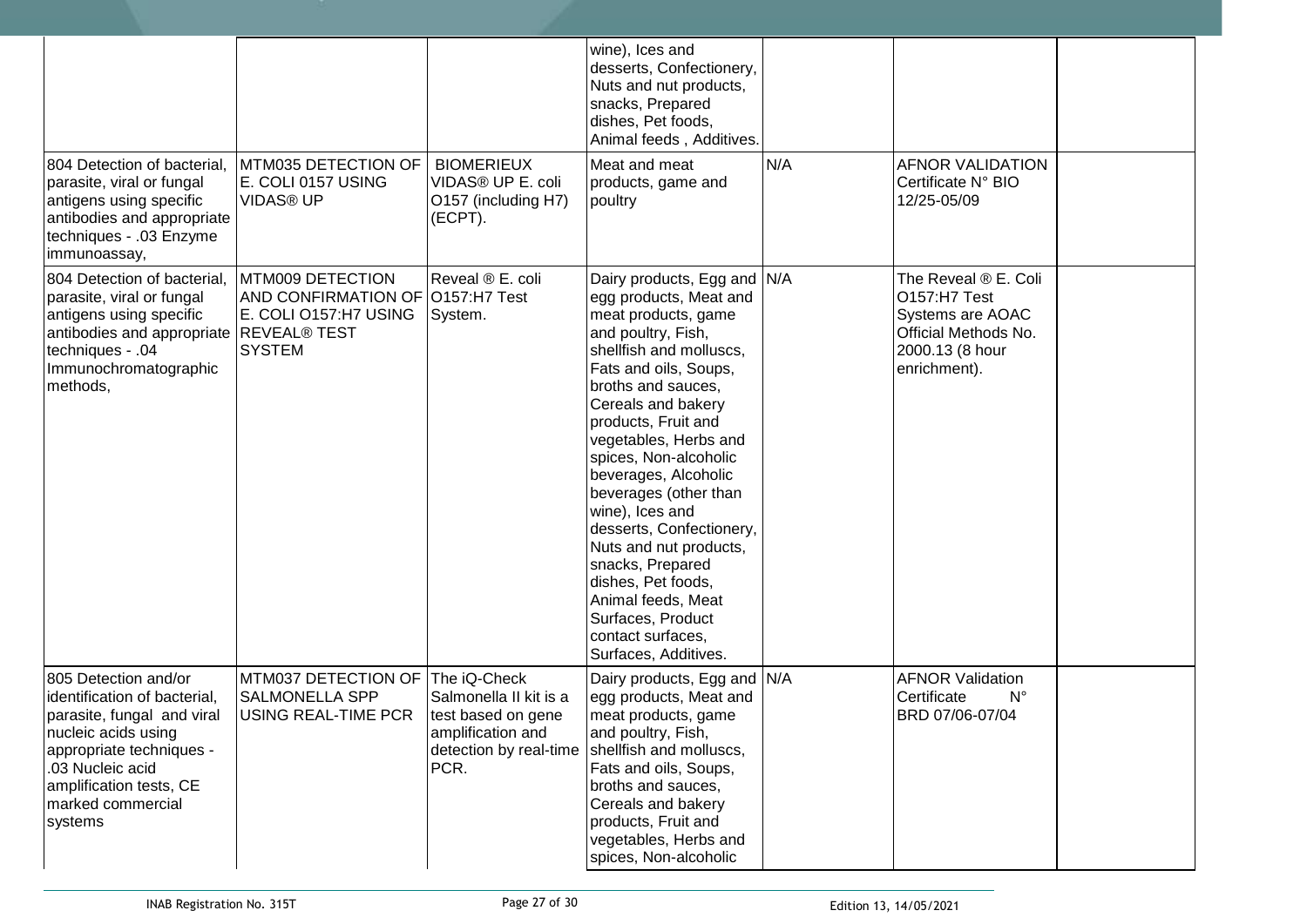|                                                                                                                                                                                                                                                                           |                                                                                                                                                                                                                          | beverages, Alcoholic<br>beverages (other than<br>wine), Ices and<br>desserts, Confectionery,<br>Nuts and nut products,<br>snacks, Prepared<br>dishes, Pet foods,<br>Animal feeds. Meat<br>Surfaces, Product<br>contact surfaces,<br><b>Surfaces</b>                                                                                                                                                                                                                                                                                                      |                                                                                                                                                             |                                                                          |  |
|---------------------------------------------------------------------------------------------------------------------------------------------------------------------------------------------------------------------------------------------------------------------------|--------------------------------------------------------------------------------------------------------------------------------------------------------------------------------------------------------------------------|----------------------------------------------------------------------------------------------------------------------------------------------------------------------------------------------------------------------------------------------------------------------------------------------------------------------------------------------------------------------------------------------------------------------------------------------------------------------------------------------------------------------------------------------------------|-------------------------------------------------------------------------------------------------------------------------------------------------------------|--------------------------------------------------------------------------|--|
| MTM038 DETECTION OF<br><b>LISTERIA SPP USING</b><br><b>REAL-TIME PCR</b>                                                                                                                                                                                                  | spp. kit is a test<br>based on gene<br>amplification and<br>detection by real-time<br>PCR.                                                                                                                               | The iQ-Check Listeria Dairy products, Egg and N/A<br>egg products, Meat and<br>meat products, game<br>and poultry, Fish,<br>shellfish and molluscs,<br>Fats and oils, Soups,<br>broths and sauces,<br>Cereals and bakery<br>products, Fruit and<br>vegetables, Herbs and<br>spices, Non-alcoholic<br>beverages, Alcoholic<br>beverages (other than<br>wine), Ices and<br>desserts, Confectionery,<br>Nuts and nut products,<br>snacks, Prepared<br>dishes, Pet foods,<br>Animal feeds. Meat<br>Surfaces, Product<br>contact surfaces,<br><b>Surfaces</b> |                                                                                                                                                             | <b>AFNOR Validation</b><br>Certificate<br>$N^{\circ}$<br>BRD 07/13-05/07 |  |
| MTM042 DETECTION,<br><b>IDENTIFICATION AND</b><br><b>CONFIRMATION OF</b><br><b>SHIGA TOXIN-</b><br><b>PRODUCING</b><br>ESCHERICHIA COLI O26, genes. The iQ-Check dishes, fruit and<br>045, 0103, 0111, 0121,<br>O145 and O157:H7<br>(STEC) USING REAL-<br><b>TIME PCR</b> | The iQ-Check STEC<br>VirX kit, real-time<br>PCR system, allows<br>the detection of the<br>stx and eae virulence<br><b>STEC SerO kit allows</b><br>the detection of these<br>6 major serogroups,<br>plus E. coli O157:H7. | Meat and meat<br>products, game and<br>poultry, meat surfaces,<br>product surfaces, dairy<br>products, prepared<br>vegetables.                                                                                                                                                                                                                                                                                                                                                                                                                           | AOAC <sup>®</sup> iQ-<br>CheckTM STEC<br><b>VirX Certificate</b><br>No. 121203.<br>AOAC <sup>®</sup> iQ-<br>CheckTM STEC<br>SerO Certificate<br>No. 121203. | MTM042, based on<br>USDA FSIS MLG<br>5B.05                               |  |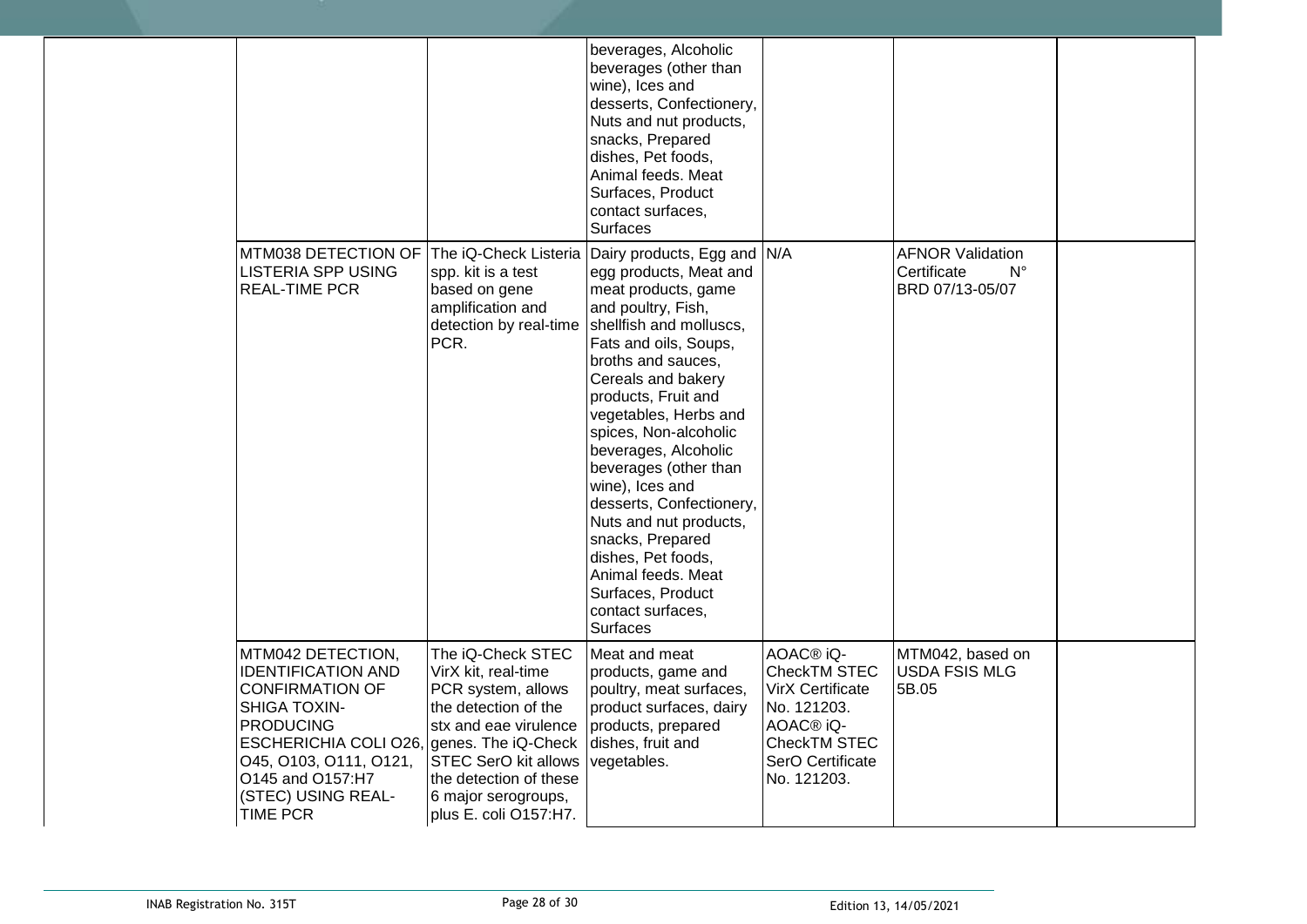| 806 Identification of<br>cultured bacteria and fungi<br>using non-nucleic acid<br><b>based techniques - .02</b><br>Biochemical methods,<br>non-CE marked / in house<br>methods | <b>MTM003</b><br><b>CONFIRMATION OF</b><br><b>SALMONELLA SPP</b> | Confirmation of any<br>presumptive<br>Salmonella spp. is by<br>biochemical and<br>serological testing. | Dairy products, Egg and N/A.<br>egg products, Meat and<br>meat products, game<br>and poultry, Fish,<br>shellfish and molluscs,<br>Fats and oils, Soups,<br>broths and sauces,<br>Cereals and bakery<br>products, Fruit and<br>vegetables, Herbs and<br>spices, Non-alcoholic<br>beverages, Alcoholic<br>beverages (other than<br>wine), Ices and<br>desserts, Confectionery,<br>Nuts and nut products,<br>snacks, Prepared<br>dishes, Pet foods,<br>Animal feeds, Meat<br>Surfaces, Product<br>contact surfaces,<br>Surfaces, Dairy Lab | ISO 6579-1:2017<br>Amd. 1: 2020.         |  |
|--------------------------------------------------------------------------------------------------------------------------------------------------------------------------------|------------------------------------------------------------------|--------------------------------------------------------------------------------------------------------|-----------------------------------------------------------------------------------------------------------------------------------------------------------------------------------------------------------------------------------------------------------------------------------------------------------------------------------------------------------------------------------------------------------------------------------------------------------------------------------------------------------------------------------------|------------------------------------------|--|
|                                                                                                                                                                                | <b>MTM006</b><br><b>CONFIRMATION OF</b><br><b>LISTERIA SPP</b>   | Catalase, Oxidase,<br>Gram, Haemolysis,<br>Biochemical<br>identification kit.                          | Dairy products, Egg and N/A<br>egg products, Meat and<br>meat products, game<br>and poultry, Fish,<br>shellfish and molluscs,<br>Fats and oils, Soups,<br>broths and sauces,<br>Cereals and bakery<br>products, Fruit and<br>vegetables, Herbs and<br>spices, Non-alcoholic<br>beverages, Alcoholic<br>beverages (other than<br>wine), Ices and<br>desserts, Confectionery,<br>Nuts and nut products,<br>snacks, Prepared<br>dishes, Pet foods,<br>Animal feeds, Meat<br>Surfaces, Product<br>contact surfaces,<br>Surfaces, Additives. | ISO 11290-1:2017.                        |  |
|                                                                                                                                                                                | MTM007 DETECTION<br>AND CONFIRMATION OF describes the            | This method                                                                                            | Dairy products, Egg and N/A.<br>egg products, Meat and                                                                                                                                                                                                                                                                                                                                                                                                                                                                                  | ISO 10272-1:2017<br>Procedure A - Bolton |  |